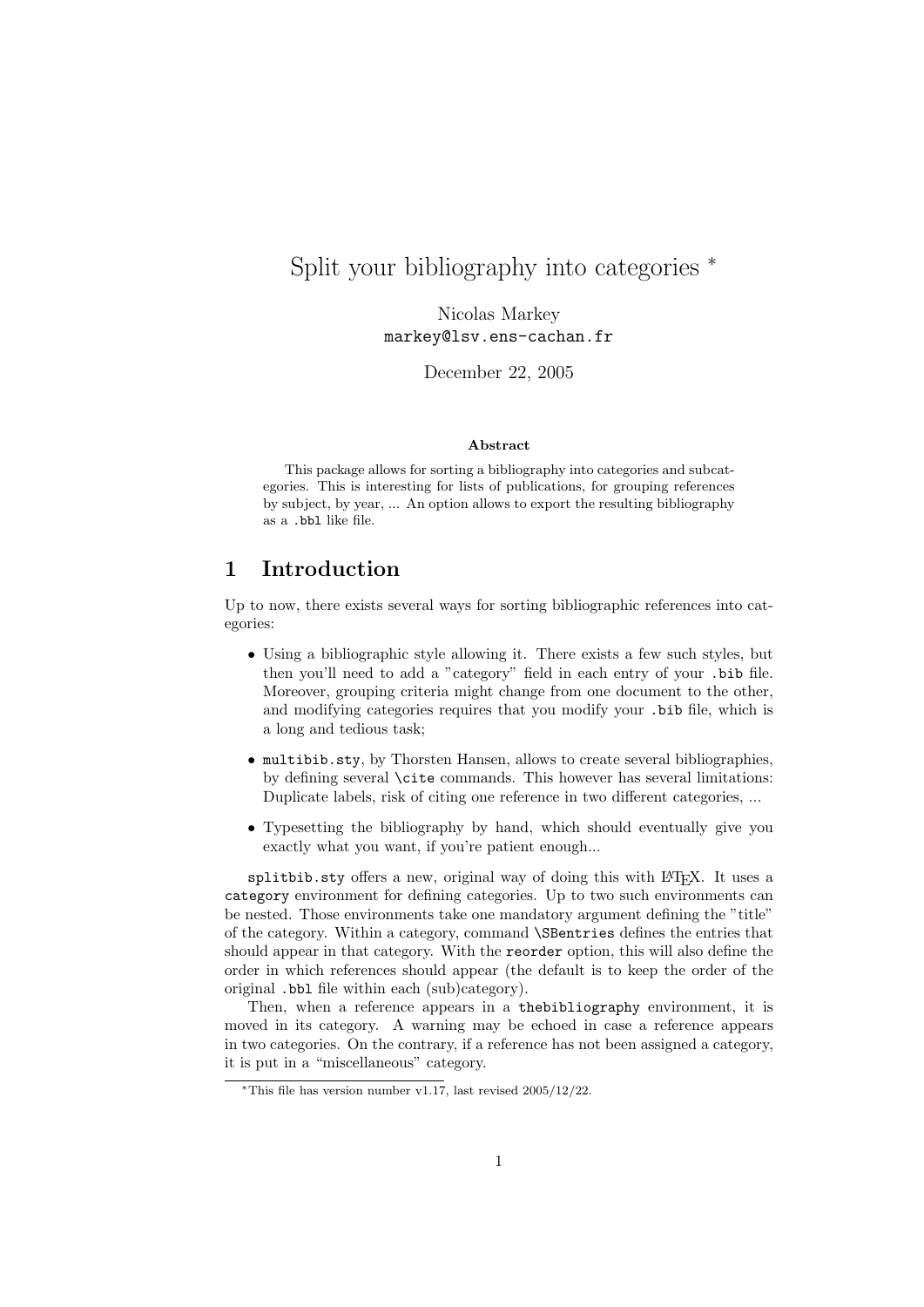### 2 How does it work?

### 2.1 Once upon a time...

The starting point of this package is a selection sorting algorithm initially proposed by Josselin Noirel on fr.comp.text.tex, and that I made more performant by using a quicksort algorithm. A discussion followed about the usefulness of such a command...

### 2.2 The link between sorting and categories

As mentionned previously, some bibliographic styles handle categories. This is achieved by adding a prefix to the sort.key\$ string used by BibT<sub>EX</sub> for sorting bibliographic items. We use the same idea here, using a numeric value for each category. Another numeric value is appended to the category entry, in order to keep the initial order within each category.

#### 2.3 In practice

Defining categories is achieved with a category environment. The argument of this environment defines the title of that new category. An optional argument allows to define a prefix for the labels of each entry in that category.

Within a category, the \SBentries command defines which entries should appear in that category. It is a comma-separated list of internal keys.

Everything else should be transparent for the user. Several important remarks though:

- splitbib.sty redefines \bibitem and the thebibliography environment. More precisely,  $\begin{{(the bibliography)} does almost nothing, \bibitem just \end{bmatrix}$ stores the references (but echoes nothing), and  $\end{math>$ and outputs the bibliography.
- Since this package deeply redefines \bibitem and the thebibliography environment, it must be loaded after packages that redefine those commands. In particular apalike.sty, natbib.sty or jurabib.sty;
- natbib.sty and jurabib.sty use very special formats for the optional argument of \bibitem. In order to fully use their features, you should load splitbib.sty with the export argument, so that their original definitions of \bibitem will be used when processing the bibliography. Globally speaking, the export option should make splitbib.sty compatible with many type of bibliography;
- Since it is possible to add a prefix to reference labels, the argument of the thebibliography environment is irrelevant. Therefore, the longest label will be re-computed, or can be forced;
- Last, several styles for category titles are predefined, but you can define your own style by redefining \SBtitle and \SBsubtitle.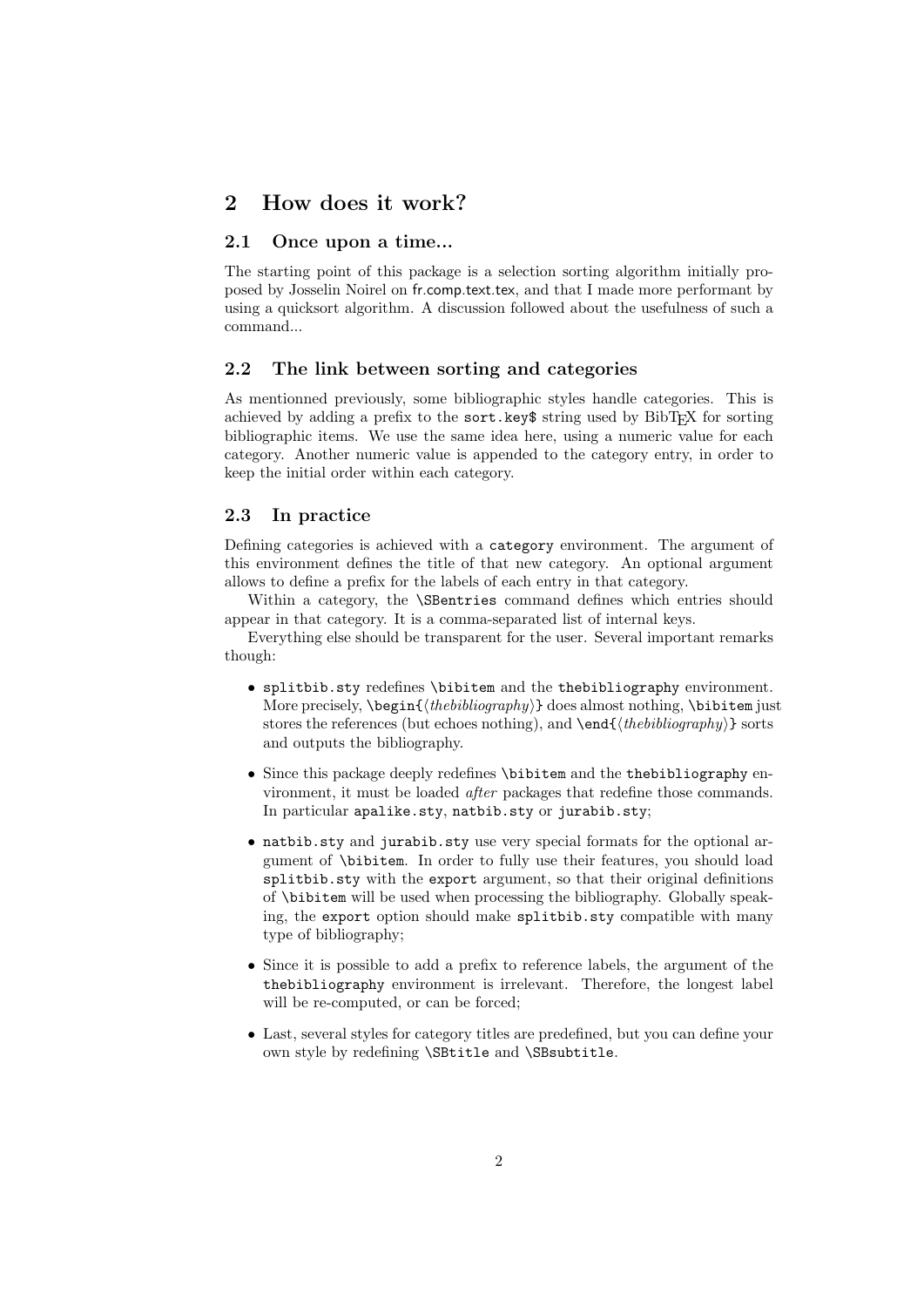### 2.4 An example

An example is shown on figure 1. It contains the basic commands for a simple use of splitbib.sty.



### Second category

- [B3] This is the third entry.
- [B4] This is the last one.

Figure 1: An example using splitbib.sty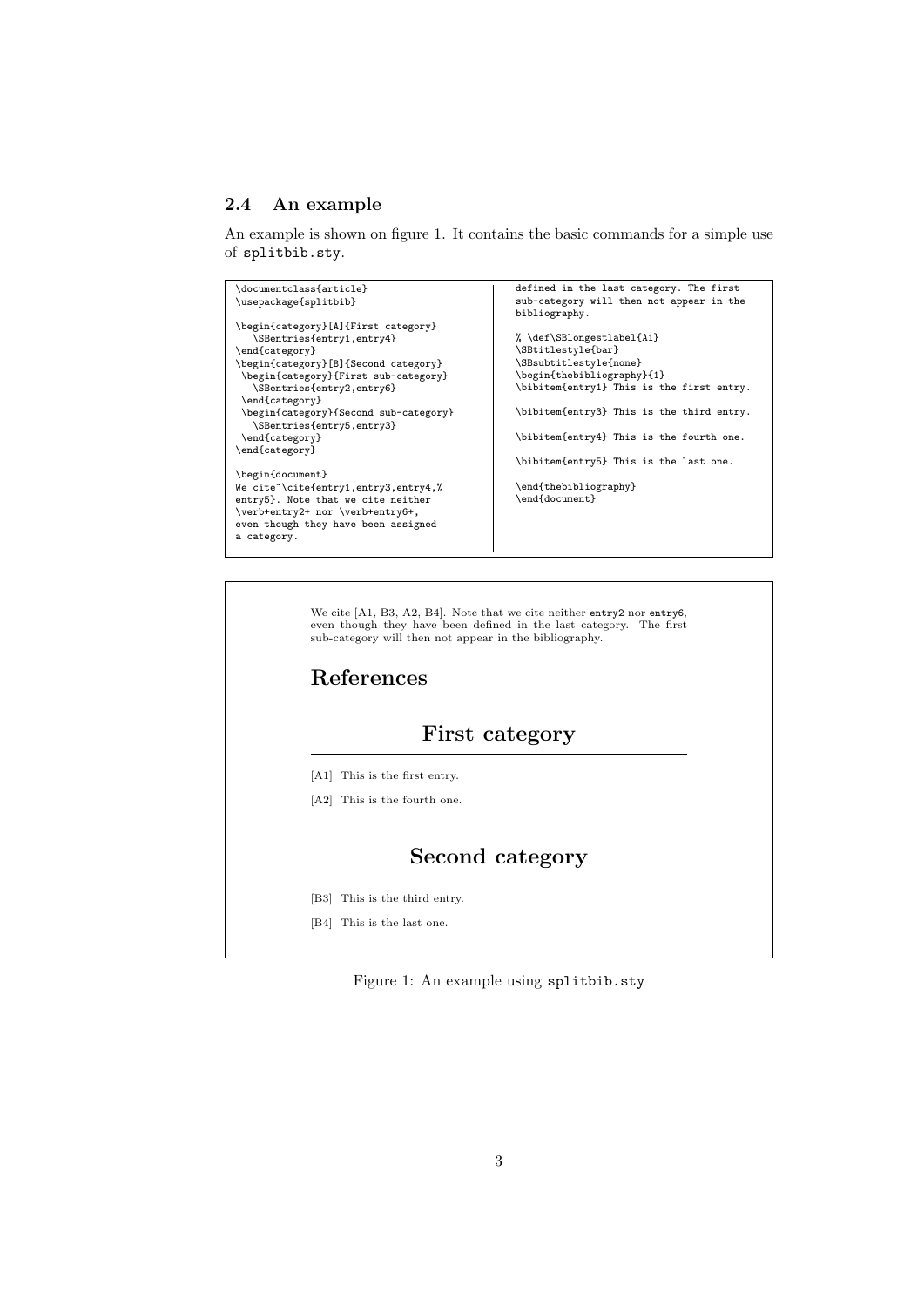### 3 The code

\ifNMSB@strict strict nonstrict \ifNMSB@ownorder reorder keeporder \ifNMSB@export export noexport \ifNMSB@newchap newchap newsec nonewchap nonewsec

splitbib.sty understands four options:

- nonstrict is to disallow multiple categories for one entry. Default is to allow it: In that case, splitbib.sty won't complain, but LATEX will find multiply defined labels. In the other case, if an entry is declared in several categories, only the first one will be used, and splitbib.sty will warn you about the problem.
- reorder tells splitbib.sty to use the order the entries appear in the \SBentries as the output order. The default is to keep the order the references appear in the .bib file within each (sub)categories. With reorder, entries that have no category will be omitted.
- export will export the new thebibliography environment into an .sbb file, similar to the .bbl file, but with categories. The default is not to create that file, but you should consider adding this option if you encounter compilation problems.
	- nonewchap and nonewsec prevent thebibliography to start a new chapter or section.
- 1 \newif\ifNMSB@strict\NMSB@strictfalse 2 \DeclareOption{strict}{\NMSB@stricttrue} 3 \DeclareOption{nonstrict}{\NMSB@strictfalse} 4 \newif\ifNMSB@ownorder\NMSB@ownorderfalse 5 \DeclareOption{reorder}{\NMSB@ownordertrue} 6 \DeclareOption{keeporder}{\NMSB@ownorderfalse} 7 \newif\ifNMSB@export\NMSB@exportfalse 8 \DeclareOption{export}{\NMSB@exporttrue} 9 \DeclareOption{noexport}{\NMSB@exportfalse} 10 \newif\ifNMSB@newchap\NMSB@newchaptrue 11 \DeclareOption{newchap}{\NMSB@newchaptrue} 12 \DeclareOption{newsec}{\NMSB@newchaptrue} 13 \DeclareOption{nonewchap}{\NMSB@newchapfalse} 14 \DeclareOption{nonewsec}{\NMSB@newchapfalse}
- 15 \ProcessOptions\*

#### NMSB@catlevelone NMSB@catleveltwo

These two counters are used for numbering categories. Their initial value is set to 10 here. We require that the category number always has two digits, because it is important to ensure that the sorting number we will generate all have the same number of digits (because the 11th entry in the first category should be numberred differently from the 1st entry in the 11th category). The definition below allows up to 89 categories (in fact, 90, but one is reserved as the "misc" category), and  $89 \times 89$  subcategories, which should be sufficient. It this is not, be aware that modifying the values below is not sufficient, and that several other values has to be updated.

```
16 \newcounter{NMSB@catlevelone}
```

```
17 \newcounter{NMSB@catleveltwo}
```
18 \setcounter{NMSB@catlevelone}{10}

19 \setcounter{NMSB@catleveltwo}{10}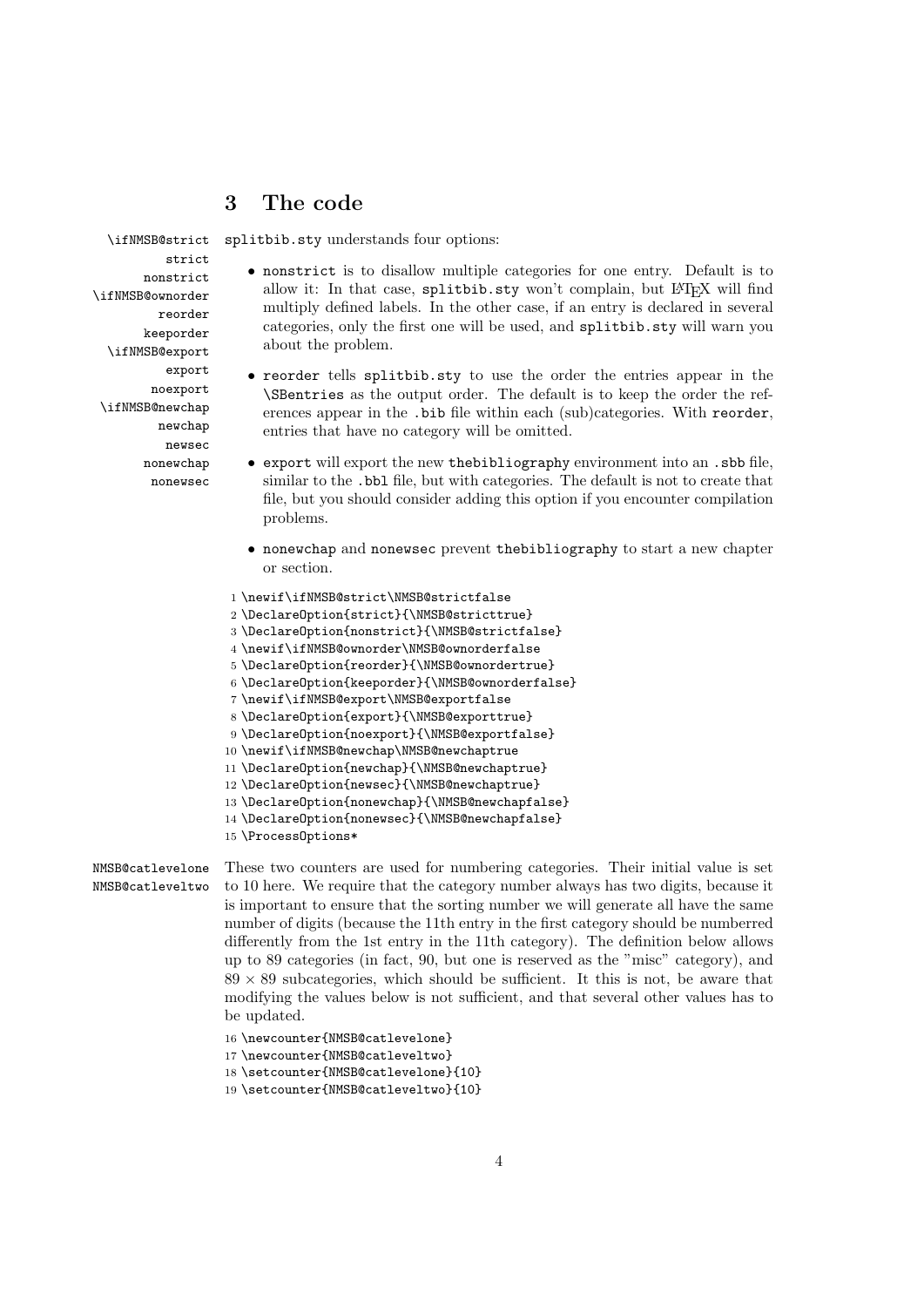| NMSB@catlevel                                                                                                                          | This counter counts the nesting depth of categories. This depth is limited to 2,<br>and nesting 3 categories raises an error.<br>20 \newcounter{NMSB@catlevel}<br>21 \setcounter{NMSB@catlevel}{0}                                                                                                                                                                                                                                                                                                                                                                                                                                                                                                                                                                                                     |  |
|----------------------------------------------------------------------------------------------------------------------------------------|--------------------------------------------------------------------------------------------------------------------------------------------------------------------------------------------------------------------------------------------------------------------------------------------------------------------------------------------------------------------------------------------------------------------------------------------------------------------------------------------------------------------------------------------------------------------------------------------------------------------------------------------------------------------------------------------------------------------------------------------------------------------------------------------------------|--|
| SBresetdepth                                                                                                                           | When using numerical labels, this defines when the label counter has to be reset.<br>0 means "never", 1 means "at each new level-1 category", and 2 means "at each<br>new category".<br>22 \newcounter{SBresetdepth}<br>23 \setcounter{SBresetdepth}{0}                                                                                                                                                                                                                                                                                                                                                                                                                                                                                                                                                |  |
| NMSB@ent<br>NMSB@maxent<br>\NMSB@initent<br>NMSB@tok                                                                                   | NMSB@ent will be the number of the current entry. NMSB@maxent is the max value,<br>computed from the initial value \NMSB@initent in order to always have the same<br>number of digits. Here, we allow up to 900 entries per category or subcategory.<br>If you really need more, you'll probably also have to modify the memory limits of<br>IATEX anyway. However, as regards splittlib.sty, this can be achieved by simply<br>replacing "100" below by, say, "1000". \NMSB@tok is a token that will be used to<br>protect commands against expansion.<br>24 \newcounter{NMSB@ent}<br>25 \newcounter{NMSB@maxent}<br>26 \def\NMSB@initent{100}<br>27 \newtoks\NMSB@tok<br>28 \setcounter{NMSB@maxent}{\NMSB@initent0}<br>29 \addtocounter{NMSB@maxent}{-1}<br>30 \setcounter{NMSB@ent}{\NMSB@initent} |  |
| \NMSB@longest<br>\NMSB@reallylongest<br>\NMSB@reallylongestlabel                                                                       | Those variables are used when computing the longest label. This is done in two<br>phases: first when reading \bibitems. It is just an approximation, since we<br>can't know numeric labels at that time. Exact computation is done at a sec-<br>ond time, when writing bibliographic references. This second computation uses<br>\NMSB@reallylongestand \NMSB@reallylongestlabel.<br>31 \newdimen\NMSB@longest<br>32 \newdimen\NMSB@reallylongest<br>33 \setlength{\NMSB@longest}{Opt}<br>34 \setlength{\NMSB@reallylongest}{0pt}<br>35\def\NMSB@reallylongestlabel{}                                                                                                                                                                                                                                  |  |
| \NMSBtitle@99<br>\NMSBprefix@9999<br>\NMSB@currprefixtok<br>\NMSB@currprefixlevelonetok<br>\SBmisctitle<br><i><b>\SBmiscprefix</b></i> | Some macros for handling titles and prefix. "Misc" commands will be used for<br>bibliographic entries whose category has not been defined.<br>36 \expandafter\def\csname NMSBtitle@99\endcsname{\SBmisctitle}<br>37\expandafter\def\csname NMSBprefix@9999\endcsname{\SBmiscprefix}<br>38 \def\SBmisctitle{Miscellaneous}<br>39 \def\SBmiscprefix{}<br>40 \newtoks\NMSB@currprefixtok<br>41 \newtoks\NMSB@currprefixlevelonetok                                                                                                                                                                                                                                                                                                                                                                        |  |
| \NMSB@prevcat<br>\NMSB@prevcatlevelone                                                                                                 | Those commands will be used for detecting category changes.<br>42 \def\NMSB@prevcat{0}<br>43 \def\NMSB@prevcatlevelone{0}                                                                                                                                                                                                                                                                                                                                                                                                                                                                                                                                                                                                                                                                              |  |
| \NMSB@missingcat<br>\NMSB@doublecat                                                                                                    | Those two commands will contain entries that are \cited but have not category,<br>or that have two categories, resp.                                                                                                                                                                                                                                                                                                                                                                                                                                                                                                                                                                                                                                                                                   |  |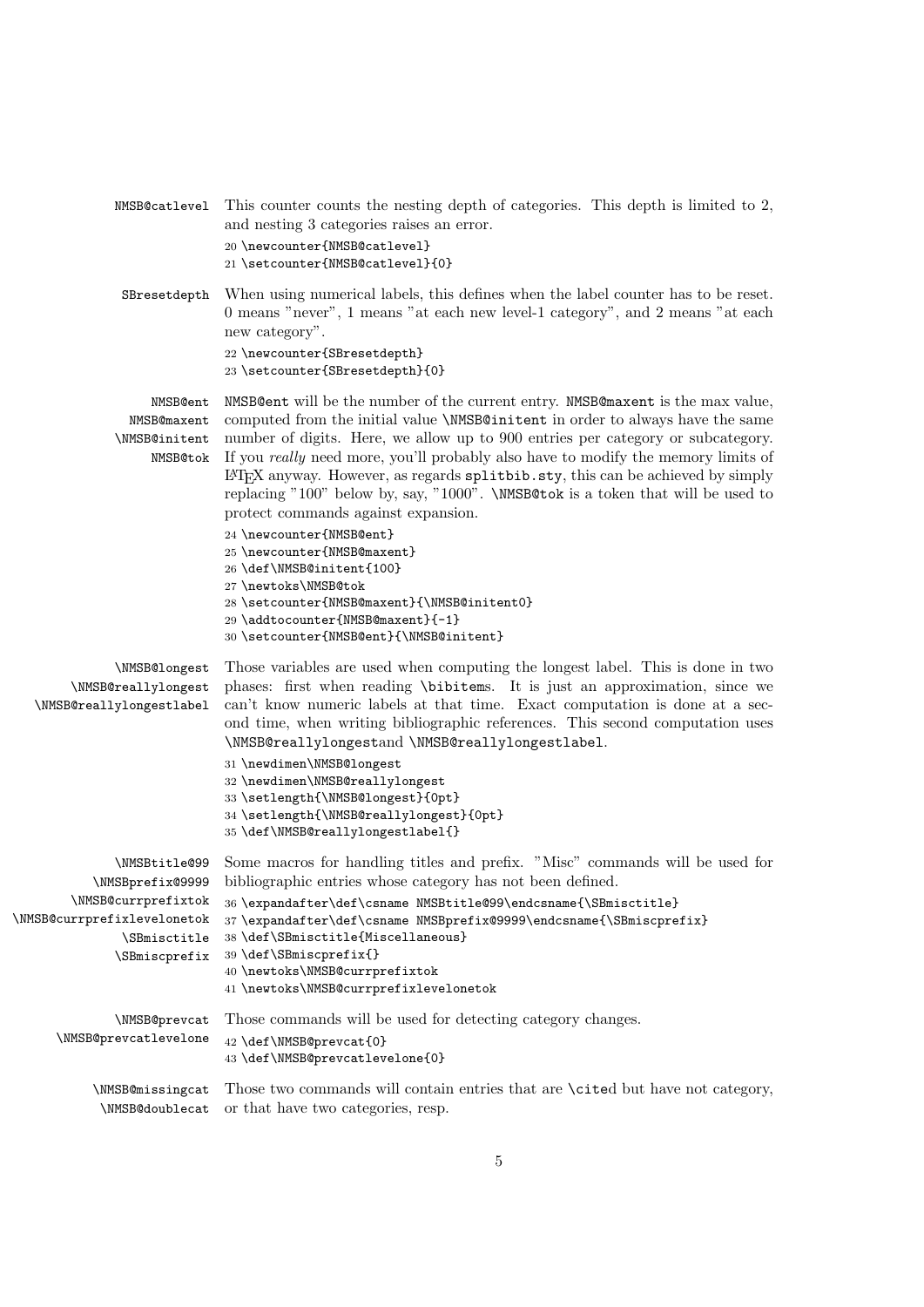```
44 \def\NMSB@missingcat{}
                               45 \def\NMSB@doublecat{}
             \NMSB@valuelist The list of entries that appear in \SBentries, and that will be sorted.
                               46 \let\NMSB@valuelist\relax
            \SBabovesepwidth
Width of lines for the "rules" style.
            \SBbelowsepwidth
                              47 \newdimen\SBabovesepwidth
                               48 \newdimen\SBbelowsepwidth
                               49 \setlength{\SBabovesepwidth}{.4pt}
                               50 \setlength{\SBbelowsepwidth}{.4pt}
               \NMSB@penalty
Penalties inserted after category titles, in order to avoid lonely titles at bottom of
           \NMSB@halfpenalty
                              pages.
                               51 \def\NMSB@penalty{5000}
                               52 \def\NMSB@halfpenalty{500}
           \NMSB@warnnocateg
Errors or warning... Names should be explicit.
          \NMSB@warndblcateg
53 \def\NMSB@warnnocateg#1,\end{%
      \NMSB@warnwronglongest
54 \message{---- Splitbib warning ----^^J%
         \NMSB@errtoomanycat 55
         \NMSB@errtoomanyent
56 \def\NMSB@warndblcateg#1,\end{%
         \NMSB@errcattoodepp
  \NMSB@errentriesoutsidecat
SB@errentrieswithoptinsidecat
    \NMSB@erraliasoutsidecat
    \NMSB@erraliasalreadydef
     \NMSB@erraliasundefined
                                     -- The following bib entries have no category: #1^^J}}
                              57 \message{---- Splitbib warning ----^^J%
                              58 -- The following bib entries have several categories: \sharp1<sup>\uparrow</sup>\uparrow%
                              59 -- The first one will be used.\hat{ } \hat{ } J}}
                               60 \def\NMSB@warnwronglongest{%
                               61 \expandafter\NMSB@tok\expandafter{\NMSB@reallylongestlabel}
                               62 \message{---- Splitbib warning ----^^J%
                              63 -- The longest label appears to be [\the\NMSB@tok]
                              64 instead of}
                              65 \@ifundefined{SBlongestlabel}{}{\message{(forced)}}
                              66 \expandafter\NMSB@tok\expandafter{\NMSB@longestlabel}
                               67 \message{[\the\NMSB@tok]^^J}}
                               68 \def\NMSB@errtoomanycat#1{%
                               69 \message{---- Splitbib error ----^^J%
                               70 -- You defined too many level-#1 categories (max = 89).^^J}}
                               71 \def\NMSB@errtoomanyent{%
                               72 \setcounter{NMSB@maxent}{\NMSB@initent0}
                               73 \addtocounter{NMSB@maxent}{-\NMSB@initent}
                               74 \message{---- Splitbib error ----^^J%
                               75 -- You defined too many entries in one category %
                               76 (max = \theNMSB@maxent)^^J}}
                               77 \def\NMSB@errcattoodeep{%
                               78 \message{---- Splitbib error ----^^J
                               79 -- Only two category depth allowed.^^J}}
                               80 \def\NMSB@errentriesoutsidecat{%
                              81 \message{---- Splitbib error ----^^J
                               82 -- \string\SBentries outside category environment.^^J}}
                               83 \def\NMSB@errentrieswithoptinsidecat{%
                               84 \message{----Splitbib error ----^^J
                               85 -- \string\SBentries with optional argument inside category env.^^J}}
                               86 \def\NMSB@erraliasoutsidecat{%
                               87 \message{----Splitbib error ----^^J
                               88 -- \string\SBalias used outside category environment.^^J}}
```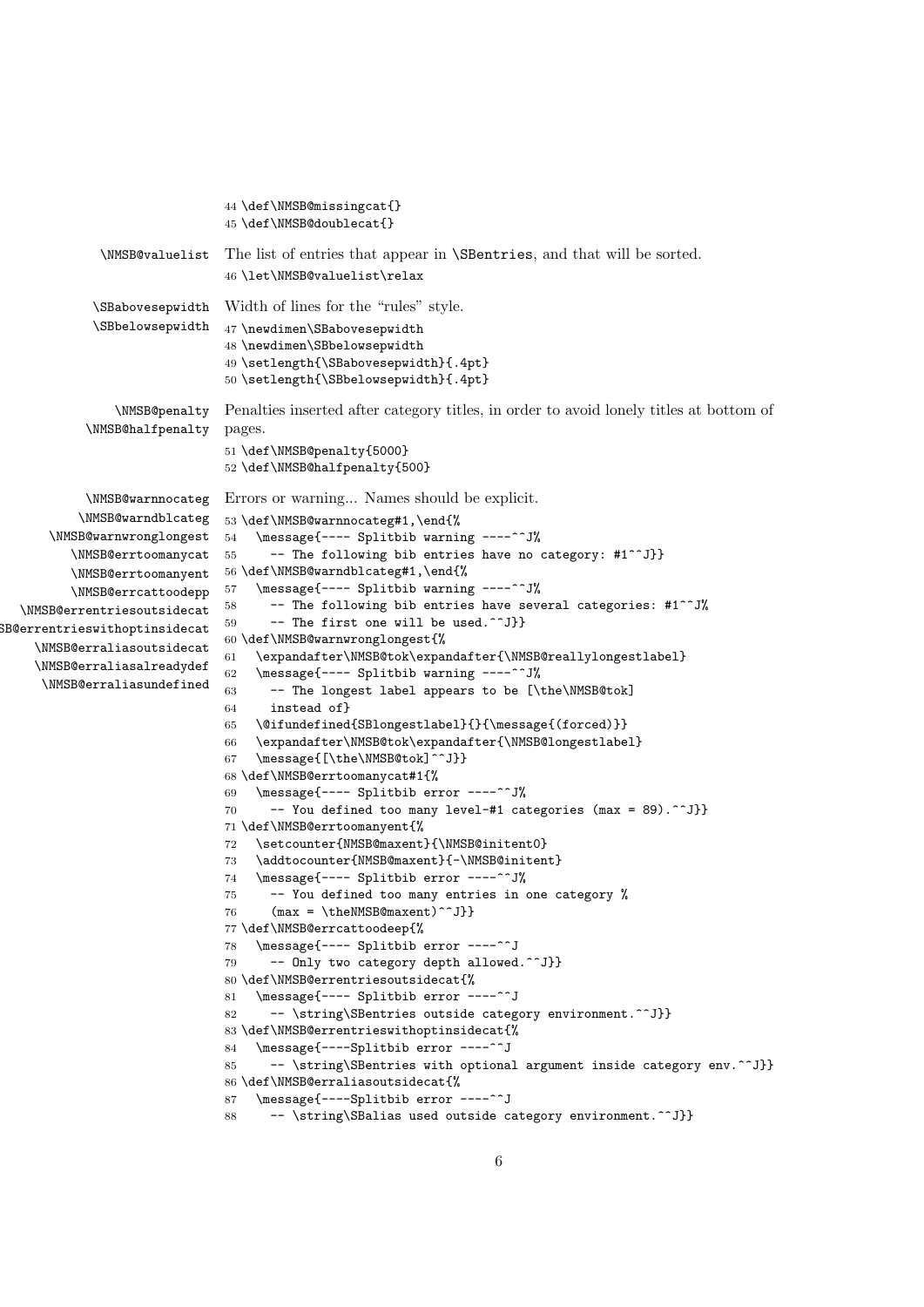```
89 \def\NMSB@erraliasalreadydef#1{%
                    90 \message{----Splitbib error ----^^J
                    91 -- Alias #1 multiply defined.^^J}}
                    92 \def\NMSB@erraliasundefined#1{%
                    93 \message{----Splitbib error ----^^J
                    94 -- Alias #1 undefined.^^J}}
                    95 \def\NMSB@errcommentoutsidecat{%
                    96 \message{----Splitbib error ----^^J
                    97 -- \string\SBcomment used outside category environment.^^J}}
          \SBtitle
Macros for (sub)title styles. The arguments are the numbers of the category and
       \SBsubtitle
subcategory. Of course, it is also possible to add titles in the headers, in the table
     \SBtitlestyle
of contents, ...
  \SBsubtitlestyle
98 \def\SBtitlestyle#1{\gdef\NMSB@titlestyle{#1}}
  \NMSB@titlestyle
99 \def\SBsubtitlestyle#1{\gdef\NMSB@subtitlestyle{#1}}
\NMSB@subtitlestyle
100 \def\NMSB@titlestyle{bar}
      \SBtitlefont
101 \def\NMSB@subtitlestyle{dash}
   \SBsubtitlefont
102 \def\SBtitle#1{\def\NMSB@level{title}%
    \NMSB@stylebox 103 \csname NMSB@style\NMSB@titlestyle\endcsname{}{#1}}
    \NMSB@stylebar
   \NMSB@styledash 105 \csname NMSB@style\NMSB@subtitlestyle\endcsname{}{#2}}
   \NMSB@stylenone 107\def\SBsubtitlefont#1{{\bfseries #1}}
 \NMSB@stylesimple
108 \def\NMSB@stylebox#1#2{\hskip-\leftmargin%
    \NMSB@stylebar 104\def\SBsubtitle#1#2{\def\NMSB@level{subtitle}%
                   106 \def\SBtitlefont#1{{\bfseries\Large #1}}
                   109 \vbox{%
                   110 \medskip\par
                   111 {\null\hfill
                   112 \setlength\fboxsep{\baselineskip}%
                   113 \framebox[\textwidth]{%
                   114 \csname SB\NMSB@level font\endcsname{#1#2}}%
                   115 \hfill\null}}%
                   116 \bigskip}
                   117 \def\NMSB@stylebar#1#2{\hskip-\leftmargin%
                   118 \vbox{%
                   119 \medskip\par
                   120 \vrule height \SBabovesepwidth depth 0pt width \textwidth
                   121 \vskip.3\baselineskip\par\noindent
                   122 {\null\hfill
                   123 \csname SB\NMSB@level font\endcsname{#1#2}%
                   124 \hfill\null}%
                   125 \vskip-.4\baselineskip\par\noindent
                   126 \vrule height \SBbelowsepwidth depth 0pt width \textwidth}}
                   127\def\NMSB@styledash#1#2{\unskip\hskip-\leftmargin%
                   128 \vbox{%
                   129 \smallskip\noindent
                   130 {\null\hfill
                   131 \csname SB\NMSB@level font\endcsname{---~#1#2~---}}<br>132 \hfill\null}
                          \hbar i 11 \nu 11133 \par}
                   134 \def\NMSB@stylenone#1#2{%
                   135 \vspace{-2\itemsep}\vspace{-\baselineskip}}
                    136 \def\NMSB@stylesimple#1#2{\hskip-\leftmargin%
                   137 \csname SB\NMSB@level font\endcsname{#1#2}
                   138 }
```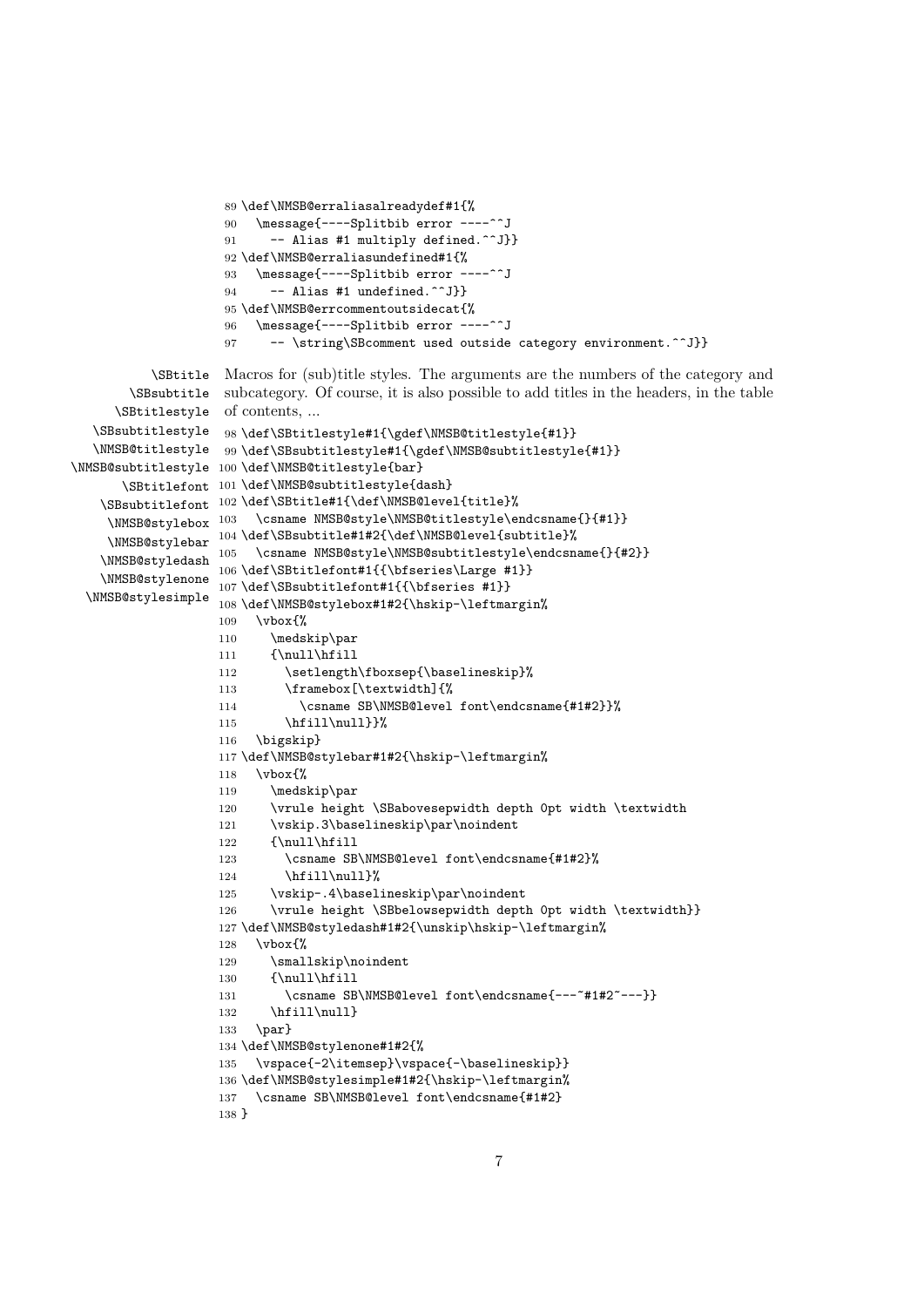```
\category
Definition of the category environment. While not too deep, we increase the
  \endcategory
category number and define the corresponding title and prefix.
\NMSB@category
139 \def\category{\@ifnextchar[{\@lNMSBcategory}{\@lNMSBcategory[]}}
\lNMSB@category
140 \def\@lNMSBcategory[#1]#2{%
               141 \stepcounter{NMSB@catlevel}%
               142 \ifnum\theNMSB@catlevel>2\relax
               143 \NMSB@errcattoodeep
               144 \addtocounter{NMSB@catlevel}{-1}%
               145 \fi
               146 \ifnum\theNMSB@catlevel=1\relax
               147 \ifnum\theNMSB@catlevelone=98\relax
               148 \NMSB@errtoomanycat{one}%
               149 \else
               150 \stepcounter{NMSB@catlevelone}%
               151 \fi
               152 \setcounter{NMSB@catleveltwo}{10}%
               153 \expandafter\gdef\csname NMSBprefix@\theNMSB@catlevelone
               154 \endcsname{#1}%
               155 \expandafter\gdef\csname NMSBtitle@\theNMSB@catlevelone
               156 \endcsname{#2}%
               157 \else
               158 \ifnum\theNMSB@catleveltwo=98\relax
               159 \NMSB@errtoomanycat{two}%
               160 \else
               161 \stepcounter{NMSB@catleveltwo}%
               162 \qquadi
               163 \expandafter\let\expandafter\NMSB@tempentry\csname
               164 NMSBprefix@\theNMSB@catlevelone\endcsname
               165 \expandafter\NMSB@tok\expandafter{\NMSB@tempentry}
               166 \expandafter\xdef\csname NMSBprefix@\theNMSB@catlevelone
               167 \theNMSB@catleveltwo\endcsname{\the\NMSB@tok #1}%
               168 \expandafter\gdef\csname NMSBtitle@\theNMSB@catlevelone
               169 \theNMSB@catleveltwo\endcsname{#2}%
               170 \foralli
              171 }
              172 \def\@NMSBcategory#1{%
              173 \stepcounter{NMSB@catlevel}
              174 \ifnum\theNMSB@catlevel>2\relax
               175 \NMSB@errcattoodeep
               176 \addtocounter{NMSB@catlevel}{-1}%
               177 \fi
               178 \ifnum\theNMSB@catlevel=1\relax
               179 \ifnum\theNMSB@catlevelone=98\relax
               180 \NMSB@errtoomanycat{one}%
               181 \else
               182 \stepcounter{NMSB@catlevelone}%
               183 \fi
               184 \setcounter{NMSB@catleveltwo}{10}
               185 \expandafter\gdef\csname NMSBtitle@\theNMSB@catlevelone
               186 \endcsname{#1}%
               187 \else
               188 \ifnum\theNMSB@catleveltwo=98\relax
               189 \NMSB@errtoomanycat{two}%
               190 \else
```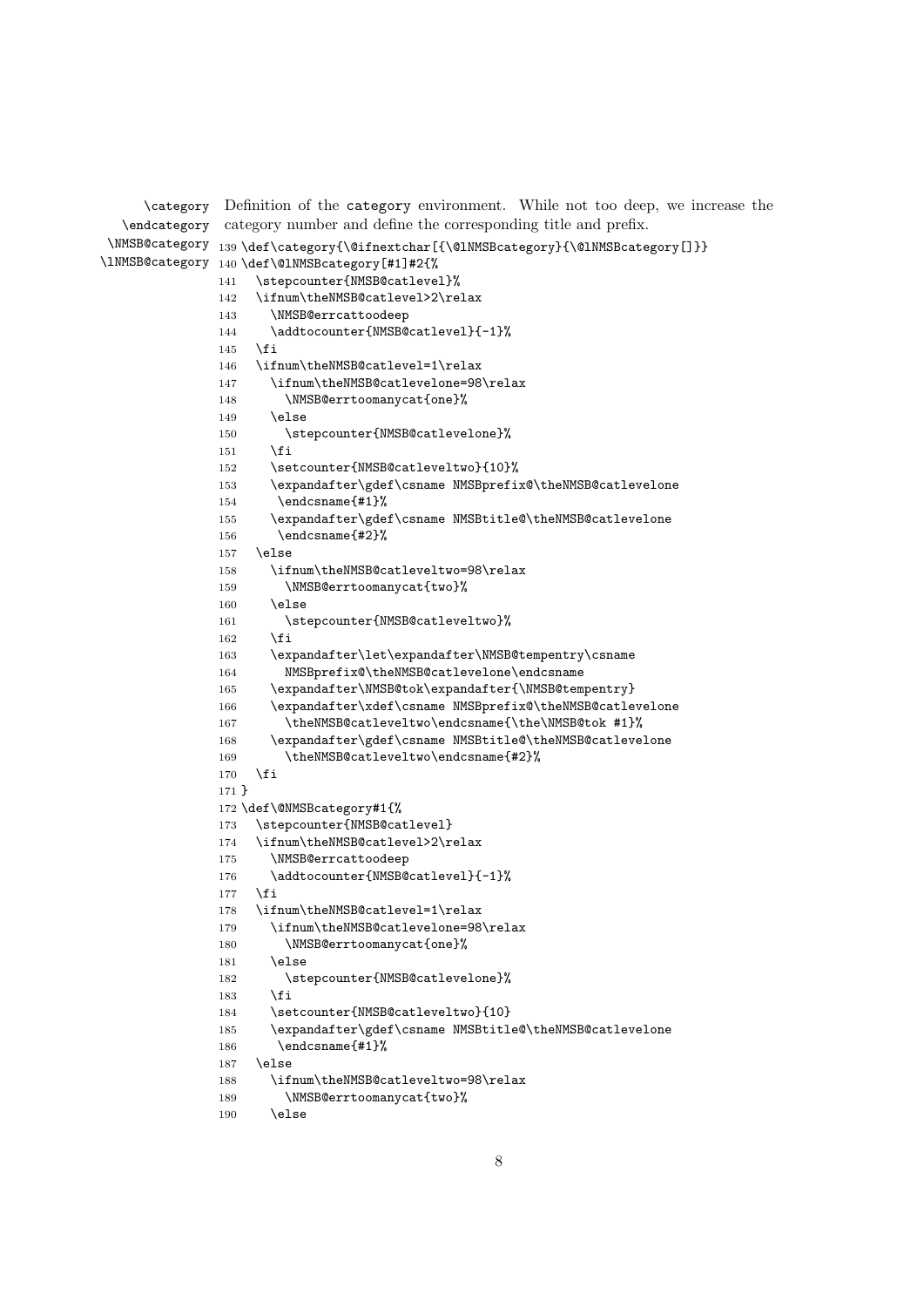```
191 \stepcounter{NMSB@catleveltwo}%
192 \fi
193 \expandafter\ifx\csname NMSBprefix@\theNMSB@catlevelone\endcsname
194 \relax
195 \else
196 \expandafter\let\expandafter\NMSB@tempentry\csname
197 NMSBprefix@\theNMSB@catlevelone\endcsname
198 \expandafter\NMSB@tok\expandafter{\NMSB@tempentry}%
199 \expandafter\xdef\csname NMSBprefix@\theNMSB@catlevelone
200 \theNMSB@catleveltwo\endcsname{\the\NMSB@tok}%
201 \fi
202 \expandafter\gdef\csname NMSBtitle@\theNMSB@catlevelone
203 \theNMSB@catleveltwo\endcsname{#1}%
204 \fi
205 }
206 \def\endcategory{\addtocounter{NMSB@catlevel}{-1}}
```
\SBalias This defines an alias for the category, so that you can add new items in that category afterwards, by using the optional argument of \SBentries.

```
207 \def\SBalias#1{%
208 \ifnum\theNMSB@catlevel<1\relax
209 \NMSB@erraliasoutsidecat
210 \else
211 \expandafter\ifx\csname NMSBalias@#1\endcsname\relax
212 \ifnum\theNMSB@catlevel=1\relax
213 \expandafter\xdef\csname NMSBalias@#1\endcsname{%
214 \theNMSB@catlevelone 10}%
215 \else
216 \expandafter\xdef\csname NMSBalias@#1\endcsname{%
217 \theNMSB@catlevelone\theNMSB@catleveltwo}%
218 \overline{18}219 \else
220 \NMSB@erraliasalreadydef{#1}%
221 \ifmmode \overline{\text{721}}\else \times 121 \times 121 \times 121 \times 121 \times 121 \times 121 \times 121 \times 121 \times 121 \times 121 \times 121 \times 121 \times 121 \times 121 \times 121 \times 121 \times 121 \times 121 
222 \setminusfi
223 }
```
\SBcomment Command \SBcomment allows you to put a comment at the beginning of each category. That comment will be put into a minipage for the moment, but that behavior should depend on the style of titles and subtitles. I'll do that shortly.

```
224 \long\def\SBcomment#1{%
225 \ifnum\theNMSB@catlevel<1\relax
226 \NMSB@errcommentoutsidecat
227 \else
228 \ifnum\theNMSB@catlevel=1\relax
229 \expandafter\gdef\csname NMSBcomment@\theNMSB@catlevelone
230 \endcsname{#1}%
231 \sqrt{e} \sqrt{25}232 \expandafter\gdef\csname NMSBcomment@\theNMSB@catlevelone
233 \theNMSB@catleveltwo\endcsname{#1}%
234 \fi
235 \fi
236 }
```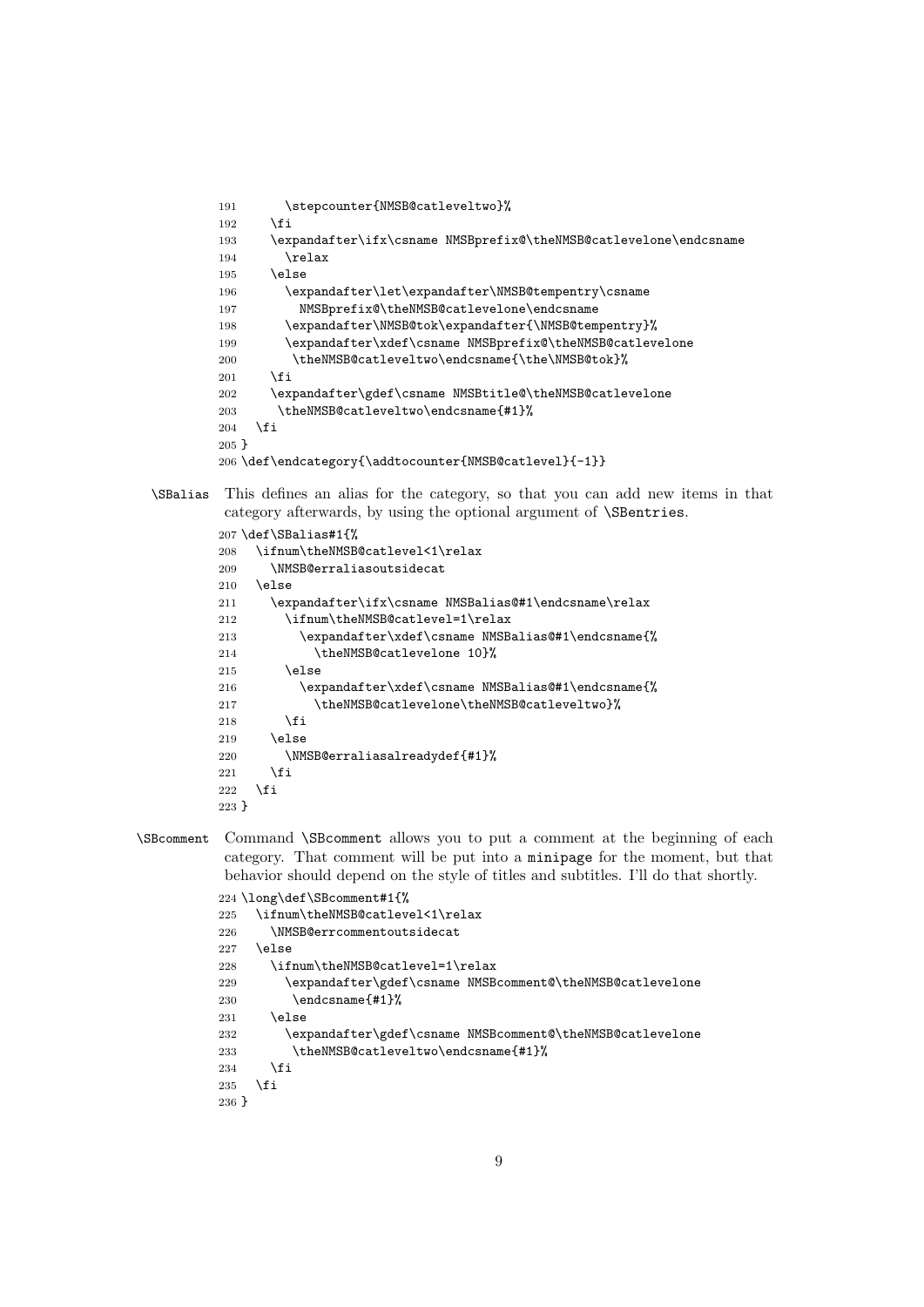\SBentries \NMSB@entries@withoptarg \NMSB@entries@incatenv

Command \SBentries for defining entries that should appear in that category. It should be either used with an optional argument outside a category environment, or without its optional argument inside a category environment.

```
237 \def\SBentries{\@ifnextchar[
238 {\NMSB@entries@withoptarg}%
239 {\NMSB@entries@incatenv}}
240 \def\NMSB@entries@withoptarg[#1]#2{%
241 \ifnum\theNMSB@catlevel>0\relax
242 \NMSB@errentrieswithoptinsidecat
243 \else
244 \@for\@citeb:=#2\do{%
245 \expandafter\ifx\csname NMSBcateg@\@citeb\endcsname\relax
246 \expandafter\ifx\csname NMSBalias@#1\endcsname\relax
247 \NMSB@erraliasundefined{#1}%
248 \else
249 \expandafter\xdef\csname NMSBcateg@\@citeb\endcsname{%
250 \csname NMSBalias@#1\endcsname}%
251 \ifNMSB@ownorder
252 \expandafter\xdef\csname NMSBcateg@\@citeb\endcsname{%
253 \csname NMSBcateg@\@citeb\endcsname\theNMSB@ent}%
254 \stepcounter{NMSB@ent}%
255 \ifnum\theNMSB@ent=\theNMSB@maxent\relax
256 \NMSB@errtoomanyent
257 \fi
258 \overline{1}259 \setminusfi
260 \else
261 \ifNMSB@strict
262 \xdef\NMSB@doublecat{\NMSB@doublecat \@citeb,}%
263 \else
264 \expandafter\ifx\csname NMSBalias@#1\endcsname\relax
265 \NMSB@erraliasundefined{#1}%
266 \else
267 \expandafter\xdef\csname NMSBcateg@\@citeb\endcsname{%
268 \csname NMSBcateg@\@citeb\endcsname,%
269 \csname NMSBalias@#1\endcsname}%
270 \ifNMSB@ownorder
271 \expandafter\xdef\csname NMSBcateg@\@citeb\endcsname{%
272 \csname NMSBcateg@\@citeb\endcsname\theNMSB@ent}%
273 \stepcounter{NMSB@ent}%
274 \ifnum\theNMSB@ent=\theNMSB@maxent\relax
275 \NMSB@errtoomanyent
276 \quad \text{tri}277 \fi
278 \setminusfi
279 \setminusfi
280 \fi}%
281 \overline{1}282 }
283 \def\NMSB@entries@incatenv#1{%
284 \ifnum\theNMSB@catlevel<1\relax
285 \NMSB@errentriesoutsidecat
286 \else
287 \@for\@citeb:=#1\do{%
```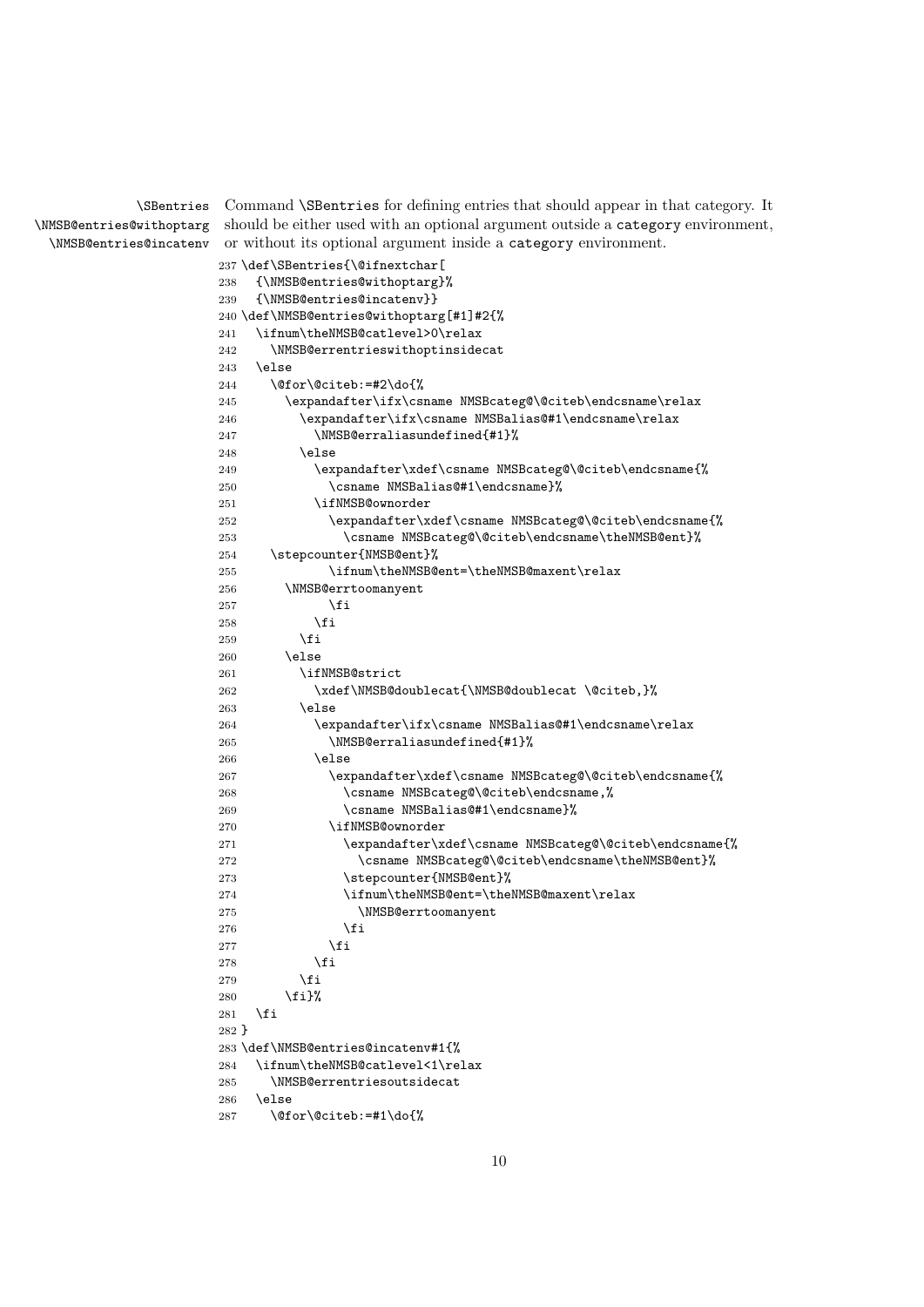|                        | \expandafter\ifx\csname NMSBcateg@\@citeb\endcsname\relax<br>288<br>\ifnum\theNMSB@catlevel=2\relax<br>289 |
|------------------------|------------------------------------------------------------------------------------------------------------|
|                        | \expandafter\xdef\csname NMSBcateg@\@citeb\endcsname{%<br>290                                              |
|                        | \theNMSB@catlevelone\theNMSB@catleveltwo}%<br>291                                                          |
|                        | \else<br>292                                                                                               |
|                        | \expandafter\xdef\csname NMSBcateg@\@citeb\endcsname{%<br>293                                              |
|                        | \theNMSB@catlevelone10}%<br>294                                                                            |
|                        | \fi%<br>295                                                                                                |
|                        | \ifNMSB@ownorder<br>296                                                                                    |
|                        | \expandafter\xdef\csname NMSBcateg@\@citeb\endcsname{%<br>297                                              |
|                        | \csname NMSBcateg@\@citeb\endcsname\theNMSB@ent}%<br>298                                                   |
|                        | \stepcounter{NMSB@ent}%<br>299                                                                             |
|                        | \ifnum\theNMSB@ent=\theNMSB@maxent\relax\NMSB@errtoomanyent\fi<br>300                                      |
|                        | \fi<br>301                                                                                                 |
|                        | \else<br>302                                                                                               |
|                        | \ifNMSB@strict<br>303                                                                                      |
|                        | \xdef\NMSB@doublecat{\NMSB@doublecat \@citeb,}%<br>304                                                     |
|                        | \else<br>305                                                                                               |
|                        | \ifnum\theNMSB@catlevel=2\relax<br>306                                                                     |
|                        | \expandafter\xdef\csname NMSBcateg@\@citeb\endcsname{%<br>307                                              |
|                        | \csname NMSBcateg@\@citeb\endcsname,%<br>308                                                               |
|                        | \theNMSB@catlevelone\theNMSB@catleveltwo}%<br>309                                                          |
|                        | \else<br>310                                                                                               |
|                        | \expandafter\xdef\csname NMSBcateg@\@citeb\endcsname{%<br>311                                              |
|                        | \csname NMSBcateg@\@citeb\endcsname,%<br>312                                                               |
|                        | \theNMSB@catlevelone10}%<br>313                                                                            |
|                        | \fi<br>314                                                                                                 |
|                        | \fi<br>315                                                                                                 |
|                        | \ifNMSB@ownorder<br>316                                                                                    |
|                        | \expandafter\xdef\csname NMSBcateg@\@citeb\endcsname{%<br>317                                              |
|                        | \csname NMSBcateg@\@citeb\endcsname\theNMSB@ent}%<br>318                                                   |
|                        | \stepcounter{NMSB@ent}%<br>319                                                                             |
|                        | \ifnum\theNMSB@ent=\theNMSB@maxent\relax\NMSB@errtoomanyent\fi<br>320                                      |
|                        | \fi<br>321                                                                                                 |
|                        | \fi}%<br>322                                                                                               |
|                        | \fi<br>323                                                                                                 |
|                        | $324$ }                                                                                                    |
|                        |                                                                                                            |
| \NMSBorig@@lbibitem    | Keep track of the original <i>\bibitem</i> commands.                                                       |
| \NMSBorig@@bibitem     | 325 \let\@NMSBrealorig@@bibitem\@bibitem                                                                   |
| \NMSBrealorig@@bibitem | 326 \let\@NMSBorig@@lbibitem\@lbibitem                                                                     |
|                        | 327\def\@NMSBorig@@bibitem#1{\item\if@filesw \immediate\write\@auxout                                      |
|                        | {\string\bibcite{#1}{\the\NMSB@currprefixtok\the\value{\@listctr}}}%<br>328                                |
|                        | \fi\ignorespaces}<br>329                                                                                   |
|                        |                                                                                                            |
| \NMSB@getcateg         | Those macros retrive the category and entry number from their concatenation.                               |
| \NMSB@getent           | This is used when reordering.                                                                              |
|                        | 330 \def\NMSB@getcateg#1#2#3#4#5-{#1#2#3#4}                                                                |
|                        | 331 \def\NMSB@getent#1#2#3#4#5-{#5}                                                                        |
|                        |                                                                                                            |
| <b>\@lbibitem</b>      | These are the new <i>\bibitem</i> commands. They won't print anything. Instead,                            |
| <b>\@bibitem</b>       | they write their arguments in different commands named after the number of the                             |
|                        | current entry. Longest label is also evaluated.                                                            |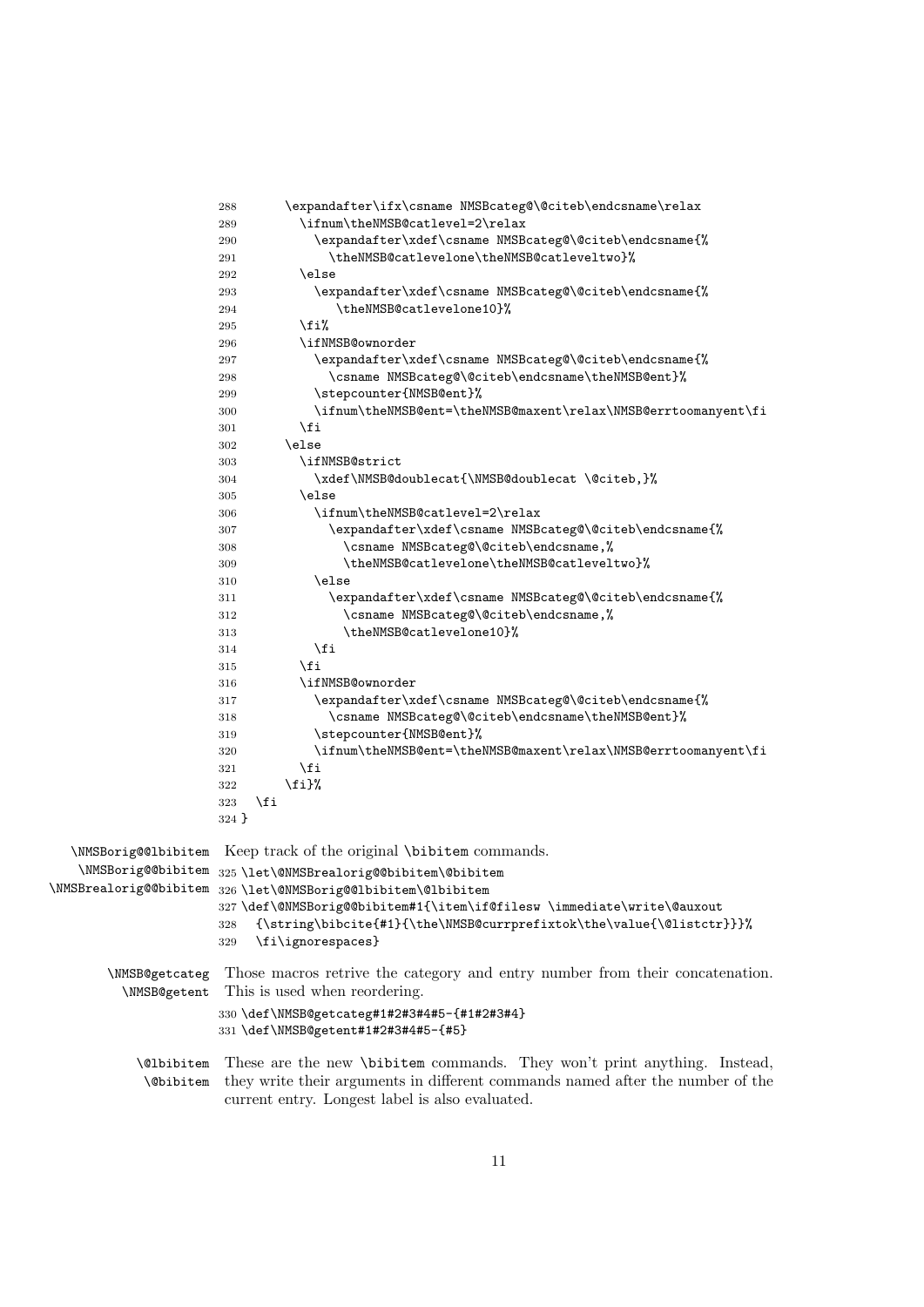```
332 \def\@lbibitem[#1]#2#3\par{%
333 \expandafter\ifx\csname NMSBcateg@#2\endcsname\relax
334 \expandafter\gdef\csname NMSBcateg@#2\endcsname{9999}%
335 \edef\NMSB@missingcat{\NMSB@missingcat #2,}%
336 % \ifNMSB@ownorder
337 % \expandafter\xdef\csname NMSBcateg@#2\endcsname{%
338 % \csname NMSBcateg@#2\endcsname\theNMSB@maxent}%
339 % \fi
340 \fi
341 \let\@tempa\relax
342 \ifNMSB@ownorder
343 \edef\NMSB@temp{\csname NMSBcateg@#2\endcsname}%
344 \@for\NMSB@local:=\NMSB@temp\do{%
345 \ifx\relax\@tempa\relax
346 \edef\@tempa{\expandafter\NMSB@getcateg\NMSB@local-}%
347 \else
348 \edef\@tempa{\@tempa,\expandafter\NMSB@getcateg\NMSB@local-}%
349 \fi
350 }%
351 \else
352 \edef\@tempa{\csname NMSBcateg@#2\endcsname}%
353 \fi
354 \expandafter\ifx\csname NMSBprefix@\@tempa\endcsname\relax
355 \def\@tempb{#1}%
356 \else
357 \expandafter\let\expandafter\NMSB@tempentry\csname
358 NMSBprefix@\@tempa\endcsname
359 \expandafter\NMSB@tok\expandafter{\NMSB@tempentry #1}%
360 \edef\@tempb{\the\NMSB@tok}%
361 \fi
362 \@ifundefined{SBlongestlabel}{%
363 \setbox\@tempboxa=\hbox{\@tempb}%
364 \ifdim\NMSB@longest<\wd\@tempboxa
365 \setlength\NMSB@longest{\wd\@tempboxa}%
366 \global\let\NMSB@longestlabel\@tempb
367 \fi}{}%
368 \ifNMSB@ownorder
369 \edef\NMSB@temp{\csname NMSBcateg@#2\endcsname}%
370 \@for\NMSB@local:=\NMSB@temp\do{%
371 \edef\NMSB@tempb{\expandafter\NMSB@getent\NMSB@local-}
372 \expandafter\xdef\csname NMSBkey@\NMSB@tempb\endcsname{#2}%
373 \global\expandafter\let\csname NMSBlabel@\NMSB@tempb\endcsname
374 \@tempb
375 \expandafter\gdef\csname NMSBentry@\NMSB@tempb\endcsname{#3}%
376 \ifx\relax\NMSB@valuelist\relax
377 \xdef\NMSB@valuelist{\NMSB@local}%
378 \else
379 \xdef\NMSB@valuelist{\NMSB@valuelist,\NMSB@local}%
380 \fi}%
381 \else
382 \expandafter\xdef\csname NMSBkey@\theNMSB@ent\endcsname{#2}%
383 \global\expandafter\let\csname NMSBlabel@\theNMSB@ent\endcsname
384 \@tempb
385 \expandafter\gdef\csname NMSBentry@\theNMSB@ent\endcsname{#3}%
```

```
12
```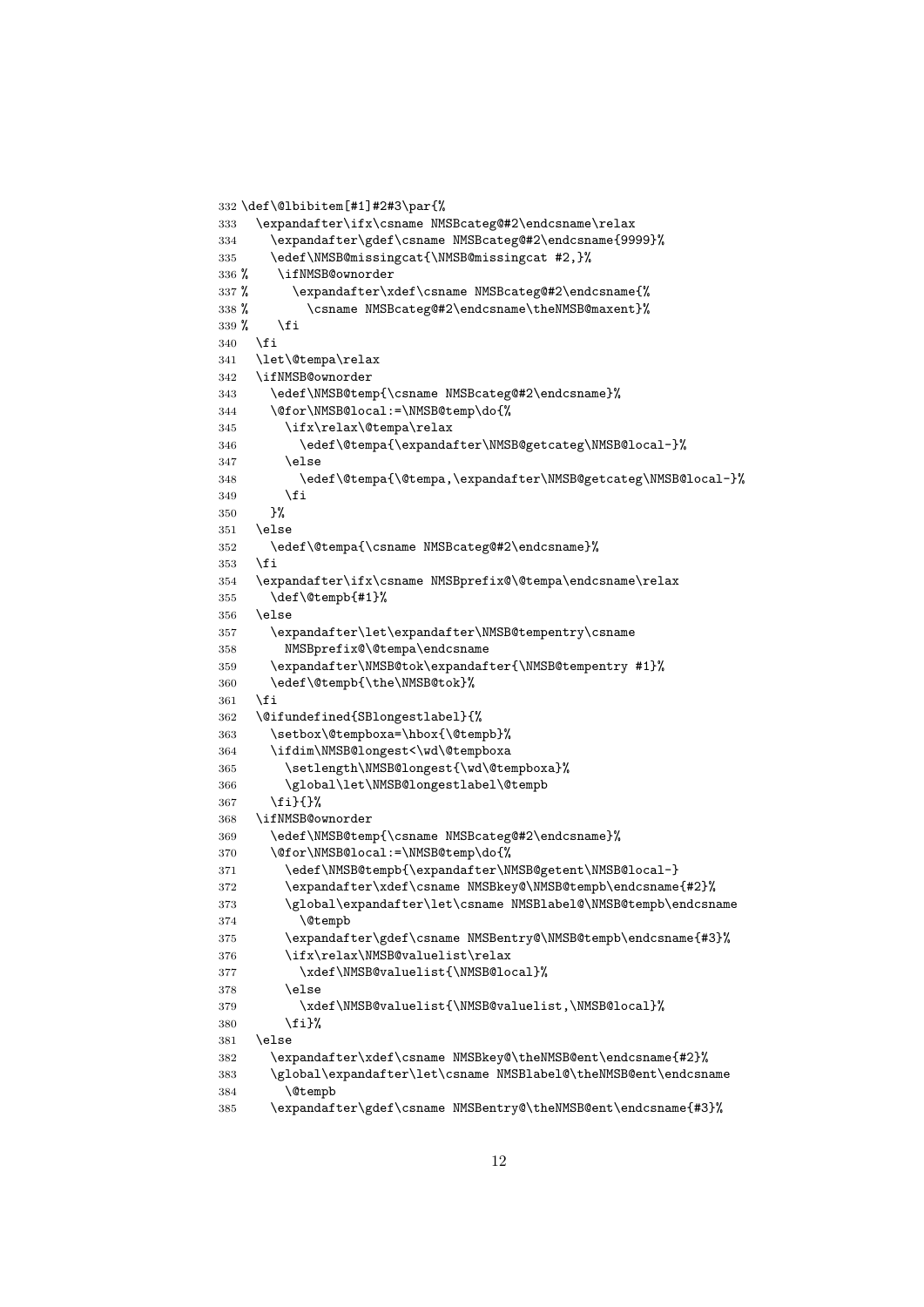```
386 \@for\NMSB@item:=\@tempa\do{%
387 \ifx\relax\NMSB@valuelist\relax
388 \xdef\NMSB@valuelist{\NMSB@item\theNMSB@ent}%
389 \else
390 \xdef\NMSB@valuelist{\NMSB@valuelist,\NMSB@item\theNMSB@ent}%
391 \fi}%
392 \stepcounter{NMSB@ent}%
393 \ifnum\theNMSB@ent=\theNMSB@maxent\relax\NMSB@errtoomanyent\fi
394 \fi
395 }
396 \def\@bibitem#1#2\par{%
397 \expandafter\ifx\csname NMSBcateg@#1\endcsname\relax
398 \expandafter\gdef\csname NMSBcateg@#1\endcsname{9999}%
399 % \ifNMSB@ownorder
400 % \expandafter\xdef\csname NMSBcateg@#1\endcsname{%
401 % \csname NMSBcateg@#1\endcsname\theNMSB@maxent}%
402\% \fi
403 \edef\NMSB@missingcat{\NMSB@missingcat #1,}%
404 \fi
405 \def\@tempa{}%
406 \ifNMSB@ownorder
407 \edef\NMSB@temp{\csname NMSBcateg@#1\endcsname}%
408 \@for\NMSB@local:=\NMSB@temp\do{%
409 \ifx\relax\@tempa\relax
410 \edef\@tempa{\expandafter\NMSB@getcateg\NMSB@local-}%
411 \else
412 \edef\@tempa{\@tempa,\expandafter\NMSB@getcateg\NMSB@local-}%
413 \{f_i\}%
414 \else
415 \edef\@tempa{\csname NMSBcateg@#1\endcsname}%
416 \fi
417 \@ifundefined{SBlongestlabel}{%
418 \expandafter\ifx\csname NMSBprefix@\@tempa\endcsname\relax
419 \let\@tempb\NMSB@initiallongestlabel
420 \else
421 \expandafter\let\expandafter\NMSB@tempentry\csname
422 NMSBprefix@\@tempa\endcsname
423 \expandafter\expandafter\expandafter\NMSB@tok
424 \expandafter\expandafter\expandafter{%
425 \expandafter\NMSB@tempentry
426 \NMSB@initiallongestlabel}%
427 \edef\@tempb{\the\NMSB@tok}%
428 \fi
429 \setbox\@tempboxa=\hbox{\@tempb}%
430 \ifdim\NMSB@longest<\wd\@tempboxa
431 \setlength\NMSB@longest{\wd\@tempboxa}%
432 \global\let\NMSB@longestlabel\@tempb
433 \fi}{}%
434 \ifNMSB@ownorder
435 \edef\NMSB@temp{\csname NMSBcateg@#1\endcsname}%
436 \@for\NMSB@local:=\NMSB@temp\do{%
437 \edef\NMSB@tempb{\expandafter\NMSB@getent\NMSB@local-}
438 \expandafter\xdef\csname NMSBkey@\NMSB@tempb\endcsname{#1}%
439 \expandafter\gdef\csname NMSBentry@\NMSB@tempb\endcsname{#2}%
```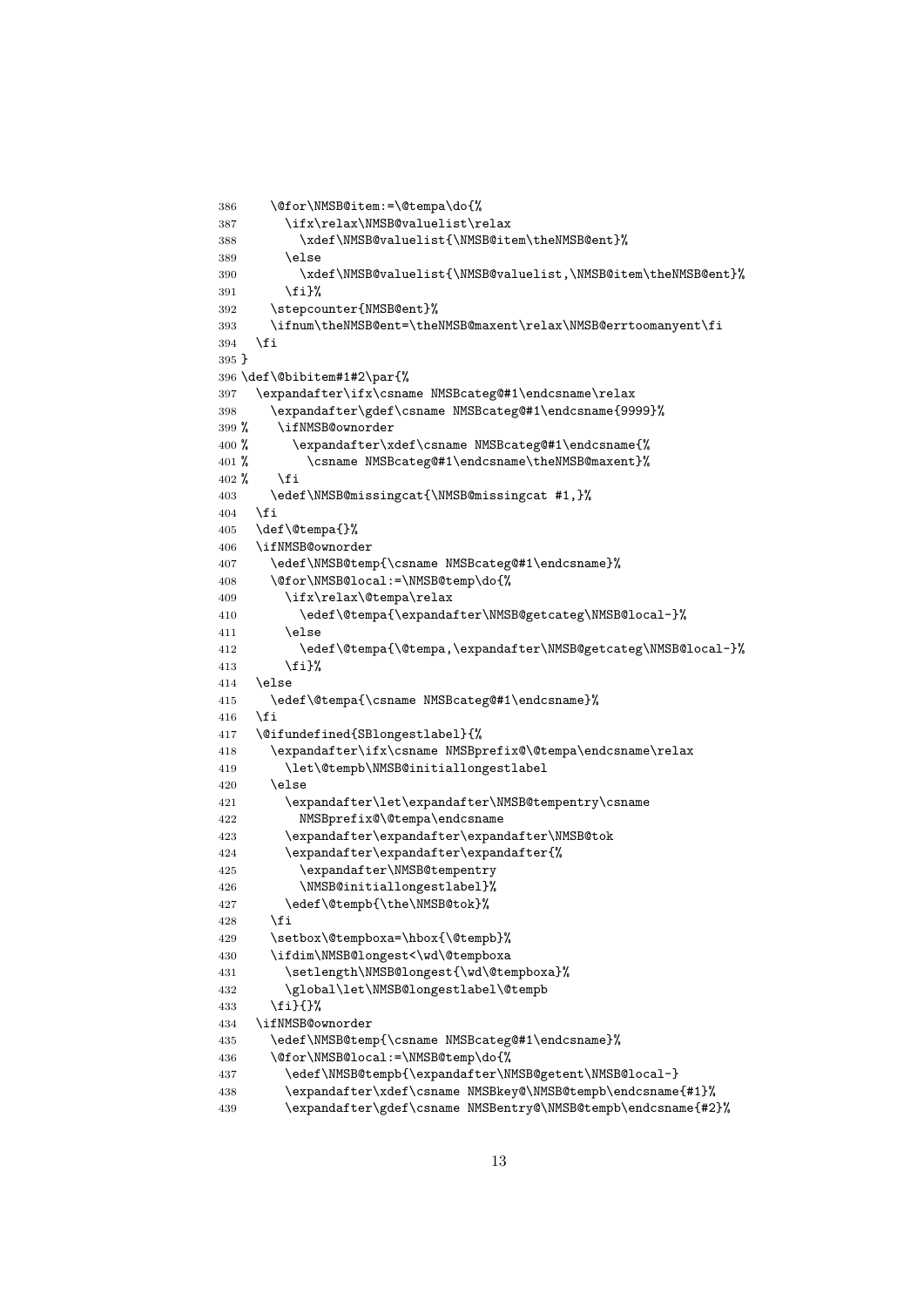```
440 \ifx\relax\NMSB@valuelist\relax
                 441 \xdef\NMSB@valuelist{\NMSB@local}%
                 442 \else
                 443 \xdef\NMSB@valuelist{\NMSB@valuelist,\NMSB@local}%
                 444 \fi}%
                 445 \else
                 446 \expandafter\xdef\csname NMSBkey@\theNMSB@ent\endcsname{#1}%
                 447 \expandafter\gdef\csname NMSBentry@\theNMSB@ent\endcsname{#2}%
                 448 \@for\NMSB@item:=\@tempa\do{%
                 449 \ifx\relax\NMSB@valuelist\relax
                 450 \xdef\NMSB@valuelist{\NMSB@item\theNMSB@ent}%
                 451 \else
                 452 \xdef\NMSB@valuelist{\NMSB@valuelist,\NMSB@item\theNMSB@ent}%
                 453 \fi}%
                 454 \stepcounter{NMSB@ent}%
                 455 \ifnum\theNMSB@ent=\theNMSB@maxent\relax\NMSB@errtoomanyent\fi
                 456 \fi
                 457 }
   \NMSB@afterfi
The sorting commands. This is an implementation of the quicksort algorithm.
  \NMSB@afterelse 458 \def\NMSB@afterfi#1\fi{\fi#1}
     \NMSB@empty 459\def\NMSB@afterelse#1\else#2\fi{\fi#1}
     \NMSB@pivot
460 \def\NMSB@empty{}
     \NMSB@qsort
461 \def\NMSB@pivot#1#2#3#4#5,{%
    \NMSB@resort 462
      \text{NMSB@sort} 463
    \NMSB@sortlt ^{464} #2%
                      \ifx\relax#5\NMSB@empty%
                        \ifx\relax#3\relax\else\NMSB@resort{#1}{#3}, \fi%
                 465 \ifx\relax#4\relax\else,\NMSB@resort{#1}{#4}\fi%
                 466 \else%
                 467 \ifnum#5#1#2 \NMSB@afterelse{\NMSB@afterfi{%
                 468 \NMSB@pivot{#1}{#2}{#3#5,}{#4}}}%
                 469 \else%
                 470 \NMSB@afterfi{\NMSB@afterfi{%
                 471 \NMSB@pivot{#1}{#2}{#3}{#4#5,}}}%
                 472 \fi
                 473 \fi
                 474 }%
                 475 \def\NMSB@qsort#1#2,{%
                 476 \ifx\relax#2\relax\else
                 477 \NMSB@afterfi{\NMSB@pivot{#1}{#2}{}{}}\fi}
                 478 \def\NMSB@resort#1#2{\NMSB@qsort{#1}#2\relax,}
                 479 \def\NMSBsort#1#2{\NMSB@qsort{#1}#2,\relax,}
                 480 \def\NMSBsortlt#1{\NMSBsort{<}{#1}}
\NMSB@writecatbib Macros for writing unexpanded commands into the .sbb file.
                 481 \long\def\NMSB@writecatbib#1{%
                 482 \NMSB@tok{#1}%<br>483 \immediate\writ
                      \immediate\write\NMSB@catbib{\the\NMSB@tok}}
 \NMSB@writeentry
Those macros are to write one entry, and the list of entries, respectively. When
  \NMSB@writelist
writing an entry, we have to detect category-changes, for writing the (sub)title.
                  \NMSB@writeentry is becoming more and more complex, but it mainly detects
                  category changes, writes category titles if needed, and writes a \bibitem.
```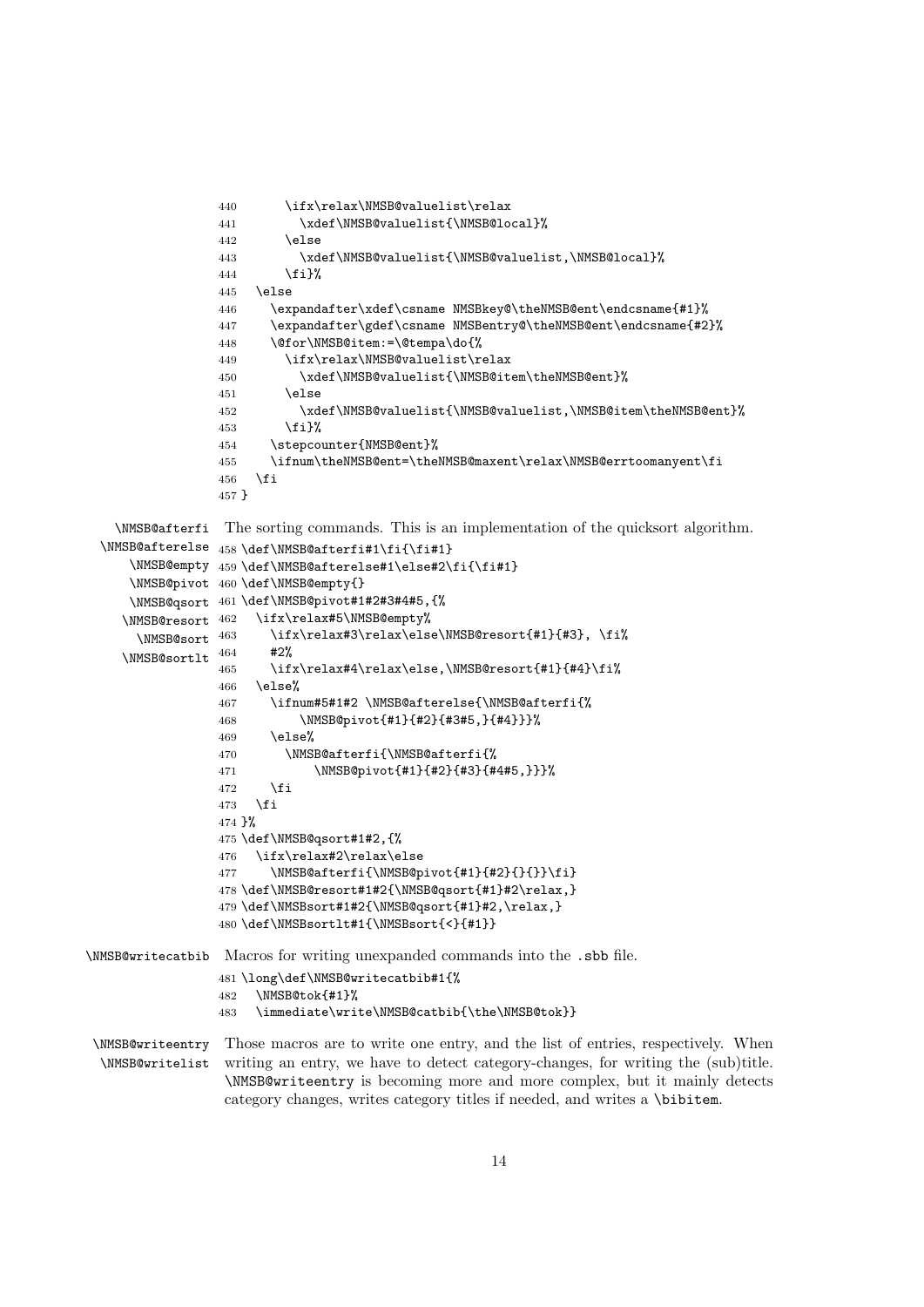```
484 \def\NMSB@writeentry#1#2#3#4#5,{\ifx\relax #5\relax
485 \else
486 \def\NMSB@currcat{#1#2#3#4}%
487 \def\NMSB@currcatlevelone{#1#2}%
488 \ifx\NMSB@currcatlevelone\NMSB@prevcatlevelone\else
489 \expandafter\ifx\csname NMSBtitle@\NMSB@currcatlevelone
490 \endcsname\relax
491 \else
492 \ifNMSB@export
493 \if@filesw
494 \immediate\write\NMSB@catbib{%
495 \string\par\string\addpenalty{-\NMSB@penalty}%
496 \string\relax^^J%
497 \string\item[]%
498 \string\SBtitle}%
499 \expandafter\let\expandafter\NMSB@tempentry
500 \csname NMSBtitle@\NMSB@currcatlevelone\endcsname
501 \expandafter\NMSB@writecatbib\expandafter{%
502 \expandafter{\NMSB@tempentry}}%
503 \immediate\write\NMSB@catbib{\string\relax^^J%
504 \string\par\string\addpenalty{\NMSB@penalty}%
505 \string\relax}%
506 \expandafter\ifx\csname
507 MMSBcomment@\NMSB@currcatlevelone\endcsname\relax
508 \else
509 \immediate\write\NMSB@catbib{\string\vskip2ex^^J%
510 \string\hspace{-\leftmargin}\string\relax^^J%
511 \string\begin{minipage}{\textwidth}^^J%
512 \string\addtolength\string\parindent{20pt}^^J%
513 \string\noindent}
514 \expandafter\let\expandafter\NMSB@tempentry
515 \csname NMSBcomment@\NMSB@currcatlevelone\endcsname
516 \expandafter\NMSB@writecatbib\expandafter{%
517 \NMSB@tempentry^^J}%
518 \immediate\write\NMSB@catbib{\string\end{minipage}^^J%
519 \string\par\string\addpenalty{\NMSB@penalty}
520 \string\vskip2ex}
521 \overline{\phantom{a}} \fi
522 \qquad \qquad \text{if }523 \else
524 \par\addpenalty{-\NMSB@penalty}%
525 \item[]%
526 \SBtitle{\csname NMSBtitle@\NMSB@currcatlevelone\endcsname}
527 \par\addpenalty{\NMSB@penalty}%
528 \expandafter\ifx\csname
529 NMSBcomment@\NMSB@currcatlevelone\endcsname\relax
530 \else
531 \vskip2ex\hspace{-\leftmargin}\begin{minipage}{\textwidth}%
532 \addtolength\parindent{20pt}\noindent%
533 \csname NMSBcomment@\NMSB@currcatlevelone\endcsname
534 \end{minipage}%
535 \par\addpenalty{\NMSB@penalty}\vskip2ex
536 \quad \text{If} \quad \blacksquare537 \qquad \qquad \fi
```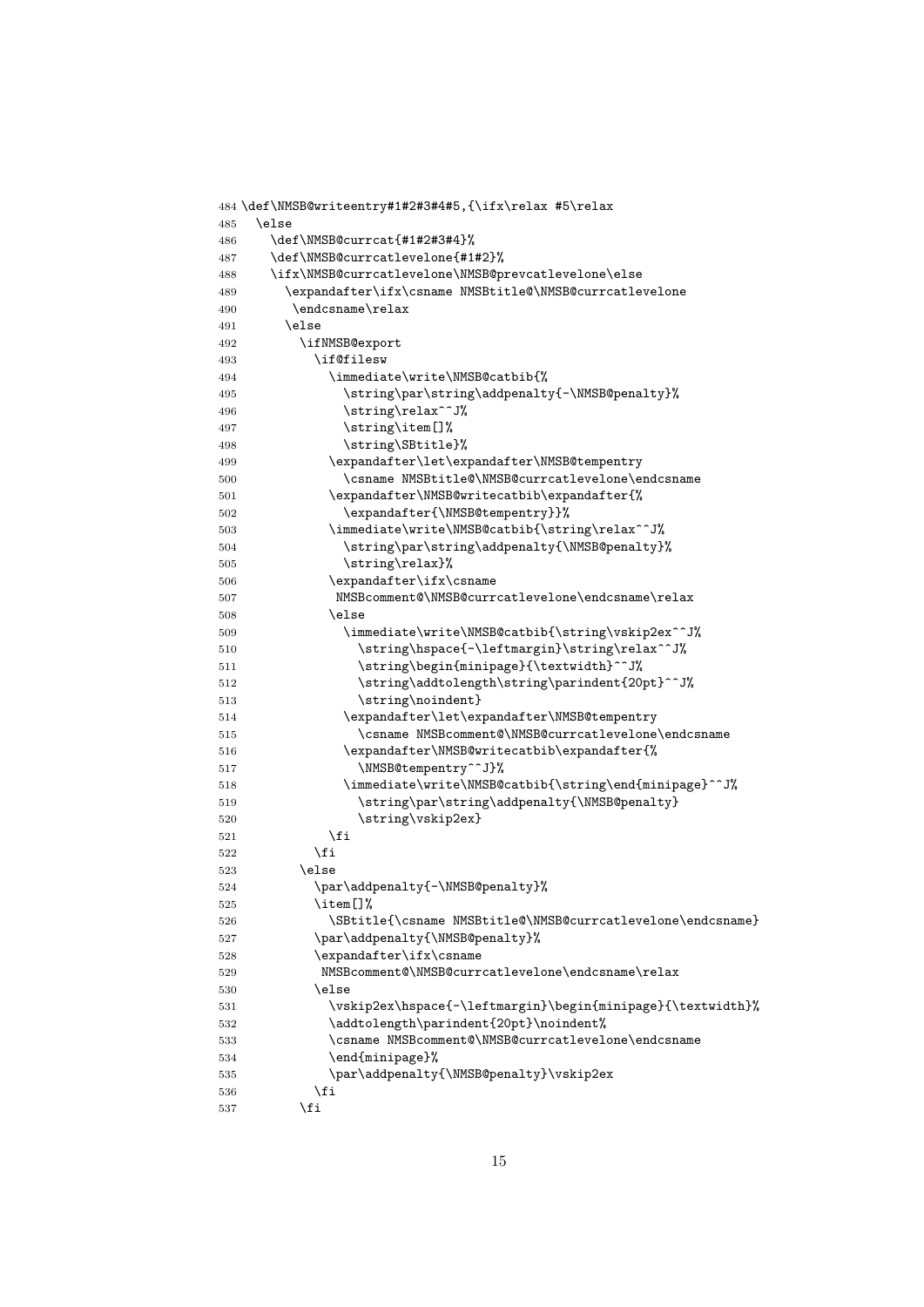```
538 \fi
539 \xdef\NMSB@prevcatlevelone{#1#2}%
540 \ifnum\theSBresetdepth>0\relax
541 \setcounter{\@listctr}{0}%
542 \fi
543 \expandafter\ifx\csname NMSBprefix@\NMSB@prevcatlevelone
544 \endcsname\relax
545 \NMSB@currprefixlevelonetok{\relax}%
546 \text{le}547 \expandafter\expandafter\expandafter\NMSB@currprefixlevelonetok
548 \expandafter\expandafter\expandafter{%
549 \csname NMSBprefix@\NMSB@prevcatlevelone\endcsname}%
550 \quad \text{Vfi}551 \fi
552 \ifx\NMSB@currcat\NMSB@prevcat\else
553 \ifnum\NMSB@currcat=9999\else
554 \expandafter\ifx\csname NMSBtitle@\NMSB@currcat\endcsname
555 \relax
556 \else
557 \ifNMSB@export
558 \if@filesw
559 \immediate\write\NMSB@catbib{%
560 \string\par\string\addpenalty{-\NMSB@halfpenalty}%
561 \string\relax^^J%
562 \string\item[]%
563 \string\SBsubtitle}%
564 \expandafter\let\expandafter\NMSB@tempentrya
565 \csname NMSBtitle@\NMSB@currcatlevelone\endcsname
566 \expandafter\let\expandafter\NMSB@tempentryb
567 \csname NMSBtitle@\NMSB@currcat\endcsname
568 \expandafter\NMSB@writecatbib\expandafter{%
569 \expandafter{\NMSB@tempentrya}}
570 \expandafter\NMSB@writecatbib\expandafter{%
571 \expandafter{\NMSB@tempentryb}}
572 \immediate\write\NMSB@catbib{\string\relax^^J%
573 \string\par\string\addpenalty{\NMSB@penalty}%
574 \string\relax}%
575 \expandafter\ifx\csname
576 MMSBcomment@\NMSB@currcat\endcsname\relax
577 \else
578 \immediate\write\NMSB@catbib{\string\vskip2ex^^J%
579 \string\hspace{-\leftmargin}\string\relax^^J%
580 \string\begin{minipage}{\textwidth}^^J%
581 \string\addtolength\string\parindent{20pt}^^J%
582 \string\noindent}
583 \expandafter\let\expandafter\NMSB@tempentry
584 \csname NMSBcomment@\NMSB@currcat\endcsname
585 \expandafter\NMSB@writecatbib\expandafter{%
586 \NMSB@tempentry^^J}%
587 \immediate\write\NMSB@catbib{\string\end{minipage}^^J%
588 \string\par\string\addpenalty{\NMSB@penalty}%
589 \string\vskip2ex}
590 \quad \text{if} \quad591 \setminusfi
```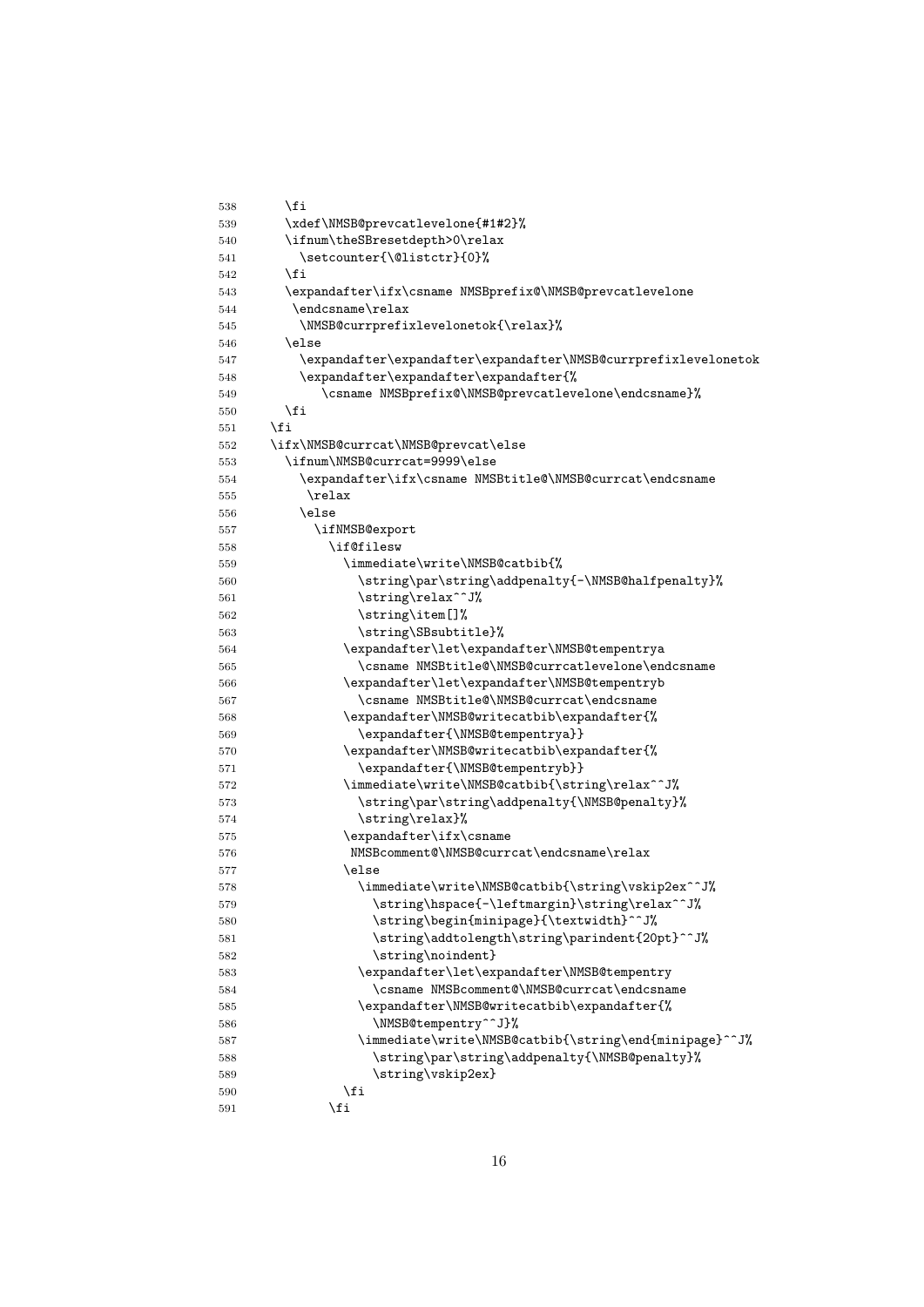```
593 \par\addpenalty{-\NMSB@halfpenalty}%
594 \item[]
595 \SBsubtitle{\csname NMSBtitle@\NMSB@currcatlevelone\endcsname}%
596 {\csname NMSBtitle@\NMSB@currcat\endcsname}%
597 \par\addpenalty{\NMSB@penalty}%
598 \expandafter\ifx\csname
599 NMSBcomment@\NMSB@currcat\endcsname\relax
600 \else
601 \vskip2ex\hspace{-\leftmargin}\begin{minipage}{\textwidth}%
602 \addtolength\parindent{20pt}\noindent%
603 \csname NMSBcomment@\NMSB@currcat\endcsname
604 \end{minipage}%
605 \par\addpenalty{\NMSB@penalty}\vskip2ex
606 \fi
607 \fi
608 \fi
609 \overrightarrow{fi}610 \xdef\NMSB@prevcat{#1#2#3#4}%
611 \ifnum\theSBresetdepth>1\relax
612 \setcounter{\@listctr}{0}%
613 \fi
614 \expandafter\ifx\csname NMSBprefix@\NMSB@currcat\endcsname\relax
615 \expandafter\NMSB@currprefixtok\expandafter{%
616 \the\NMSB@currprefixlevelonetok}%
617 \else
618 \expandafter\expandafter\expandafter\NMSB@currprefixtok
619 \expandafter\expandafter\expandafter{%
620 \csname NMSBprefix@\NMSB@currcat\endcsname}
621 \fi
622 \fi
623 \expandafter\ifx\csname NMSBlabel@#5\endcsname\relax
624 \ifNMSB@export
625 \if@filesw
626 \stepcounter\@listctr
627 \immediate\write\NMSB@catbib{%
628 \string\bibitem}%
629 \expandafter\ifx\expandafter\relax\the\NMSB@currprefixtok
630 \else
631 \expandafter\expandafter\expandafter\def
632 \expandafter\expandafter\expandafter\NMSB@tempentry
633 \expandafter\expandafter\expandafter{%
634 \expandafter\the\expandafter\NMSB@currprefixtok
635 \the\value{\@listctr}}%
636 \expandafter\NMSB@writecatbib\expandafter{%
637 \expandafter[\NMSB@tempentry]}%
638 \fi
639 \immediate\write\NMSB@catbib{%
640 {\csname NMSBkey@#5\endcsname}}
641 \expandafter\let\expandafter\NMSB@tempentry
642 \csname NMSBentry@#5\endcsname%
643 \expandafter\NMSB@writecatbib\expandafter{%
644 \NMSB@tempentry^^J^^J}
645 \fi
```
 $592 \qquad \qquad \text{black}$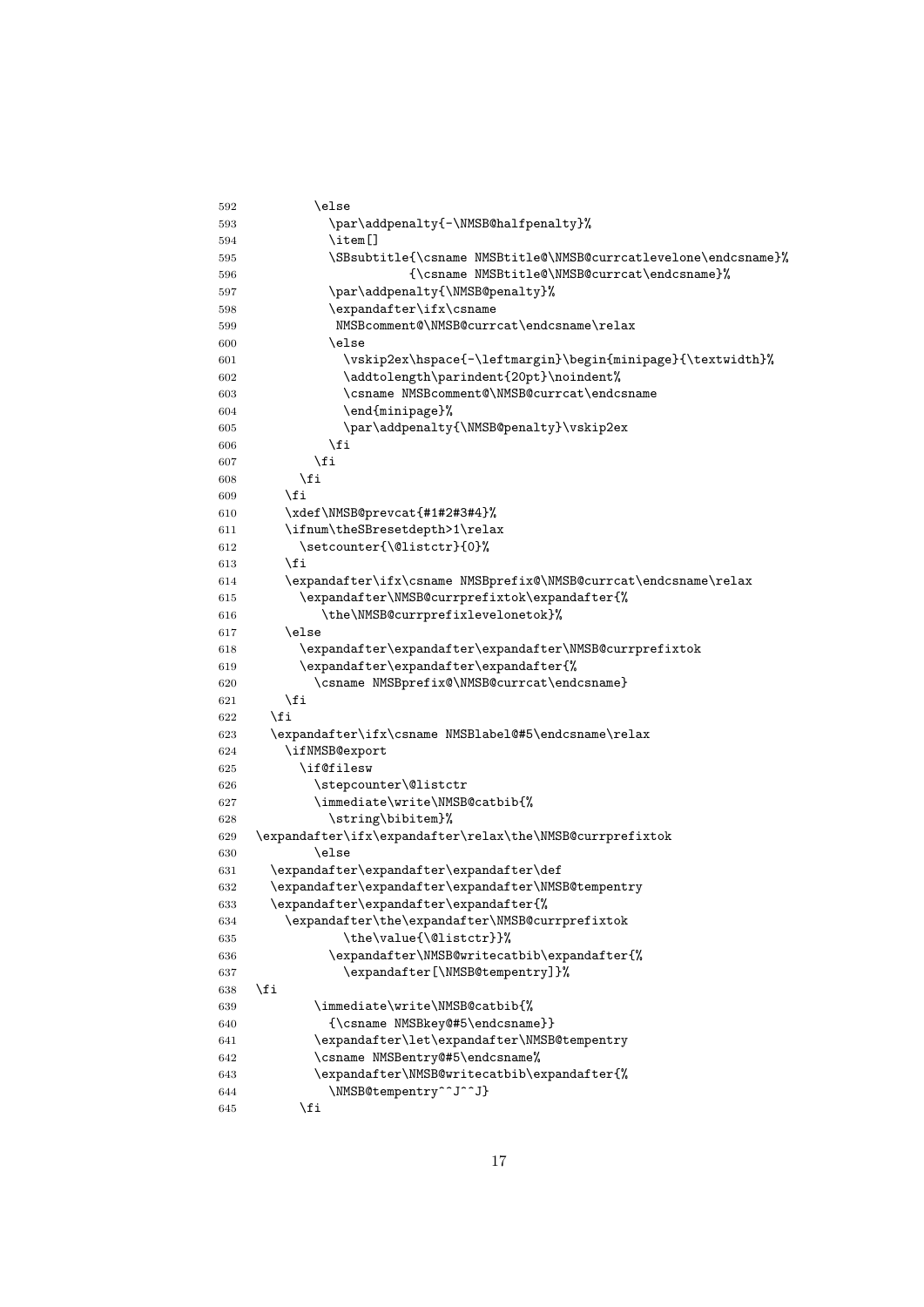```
646 \sqrt{e} \sqrt{e}647 \@NMSBorig@@bibitem{\csname NMSBkey@#5\endcsname}%
648 \csname NMSBentry@#5\endcsname
649 \fi
650 \setbox\@tempboxa=\hbox{\the\NMSB@currprefixtok\the\value{\@listctr}}%
651 \ifdim\NMSB@reallylongest<\wd\@tempboxa
652 \setlength{\NMSB@reallylongest}{\wd\@tempboxa}%
653 \xdef\NMSB@reallylongestlabel{%
654 \expandafter\ifx\expandafter\relax\the\NMSB@currprefixtok
655 \else\the\NMSB@currprefixtok\fi\the\value{\@listctr}}%
656 \fi
657 \text{A}658 \ifNMSB@export
659 \if@filesw
660 \immediate\write\NMSB@catbib{%
661 \string\bibitem}
662 \expandafter\let\expandafter\NMSB@tempentry
663 \csname NMSBlabel@#5\endcsname
664 \expandafter\NMSB@writecatbib\expandafter{%
665 \expandafter[\NMSB@tempentry]}%
666 \immediate\write\NMSB@catbib{%
667 {\csname NMSBkey@#5\endcsname}}%
668 \expandafter\let\expandafter\NMSB@tempentry
669 \csname NMSBentry@#5\endcsname%
670 \expandafter\NMSB@writecatbib\expandafter{%
671 \NMSB@tempentry^^J^^J}
672 \fi
673 \else
674 \@NMSBorig@@lbibitem[\csname NMSBlabel@#5\endcsname]%
675 {\csname NMSBkey@#5\endcsname}%
676 \csname NMSBentry@#5\endcsname
677 \fi
678 \setbox\@tempboxa=\hbox{\csname NMSBlabel@#5\endcsname}%
679 \ifdim\NMSB@reallylongest<\wd\@tempboxa
680 \setlength{\NMSB@reallylongest}{\wd\@tempboxa}%
681 \expandafter\let\expandafter\NMSB@reallylongestlabel\csname
682 NMSBlabel@#5\endcsname
683 \fi
684 \fi
685 \fi
686 }
687 \def\NMSB@writelist#1{%
688 \@for\NMSB@curritem:=#1\do{%
689 \edef\NMSB@curritem{\expandafter
690 \@firstofone\NMSB@curritem\@empty}%
691 \expandafter\NMSB@writeentry\NMSB@curritem ,}}
```
\@NMSBorig@thebibliography \@NMSBorig@endthebibliography \thebibliography \endthebibliography \thebibliography does not really use its argument. It's simply used for approximating the longest label. Note that \endthebibliography writes the entries, since sorting has to be done after \bibitems have treated all the entries.

```
692 \let\@NMSBorig@thebibliography\thebibliography
693 \let\@NMSBorig@endthebibliography\endthebibliography
694 \def\thebibliography#1{%
695 \setcounter{NMSB@ent}{\NMSB@initent}%
```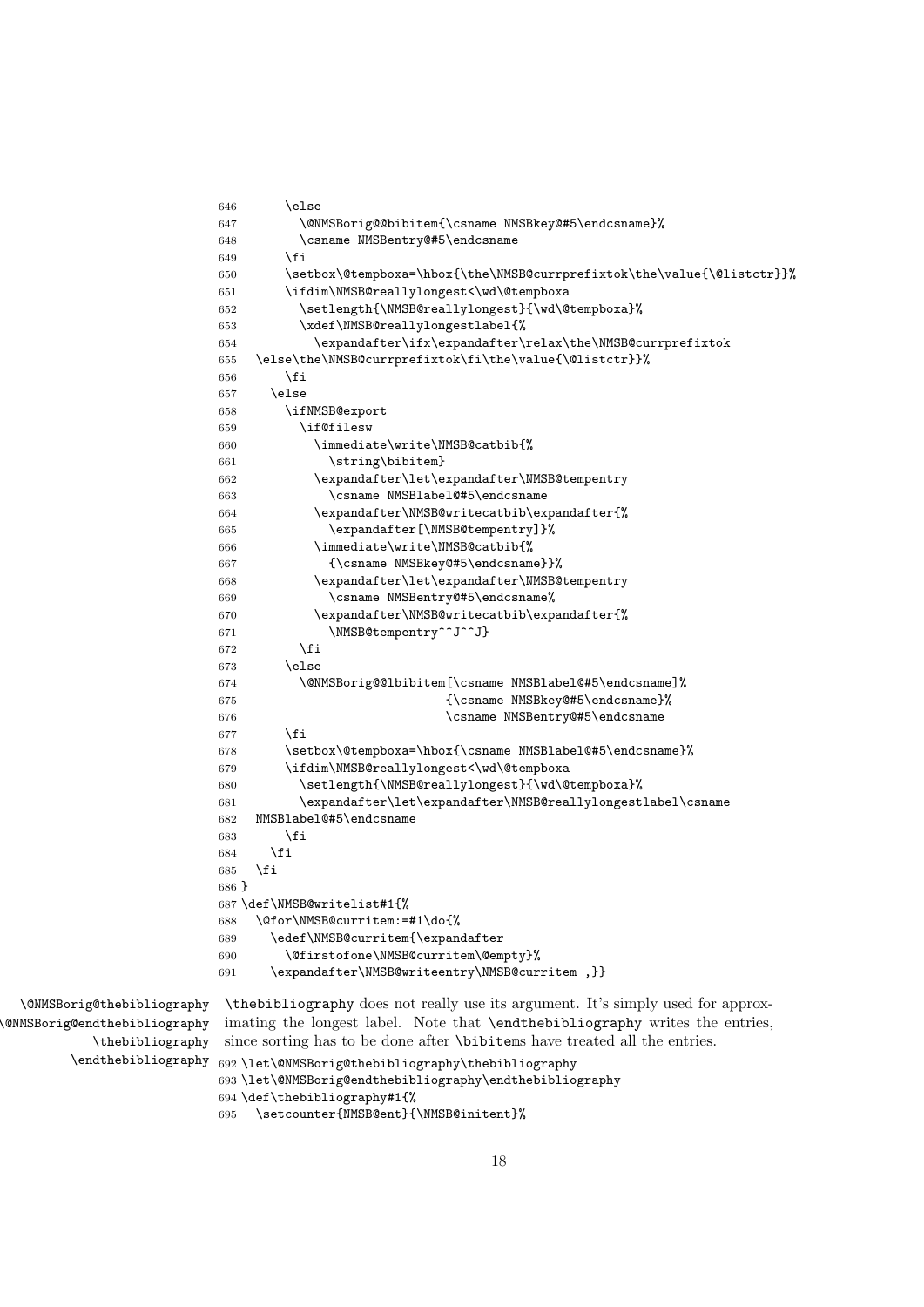```
697 \gdef\NMSB@initiallongestlabel{#1}}{%
698 \global\let\NMSB@longestlabel\SBlongestlabel
699 \setbox\@tempboxa=\hbox{\SBlongestlabel}%
700 \setlength{\NMSB@longest}{\wd\@tempboxa}}%
701 \ifNMSB@export
702 \if@filesw
703 \newwrite\NMSB@catbib
704 \immediate\openout\NMSB@catbib \jobname.sbb\relax
705 \expandafter\NMSB@tok\expandafter{\SBlongestlabel}
706 \immediate\write\NMSB@catbib{%
707 \string\begin{thebibliography}{%
708 \@ifundefined{SBlongestlabel}{#1}{\the\NMSB@tok}}}
709 \fi
710 \fi
711 }
712 \def\endthebibliography{%
713 \ifNMSB@export
714 \usecounter{enumiv}%
715 \else
716 \ifNMSB@newchap
717 \@ifundefined{chapter}{\section*{\refname}}{\chapter*{\bibname}}%
718 \fi
719 \list{\@biblabel{\the\NMSB@currprefixtok\@arabic\c@enumiv}\hfill}{%
720 \settowidth\labelwidth{\@biblabel{\NMSB@longestlabel}}%
721 \leftmargin\labelwidth
722 \advance\leftmargin\labelsep
723 \@openbib@code
724 \usecounter{enumiv}%
725 \let\p@enumiv\@empty
726 \renewcommand\theenumiv{\@arabic\c@enumiv}}%
727 \fi
728 \edef\NMSB@sortedvaluelist{%
729 \expandafter\NMSBsortlt\expandafter{\NMSB@valuelist}}%
730 \expandafter\NMSB@writelist\expandafter{\NMSB@sortedvaluelist}%
731 \ifNMSB@export
732 \if@filesw
733 \immediate\write\NMSB@catbib{%
734 \string\end{thebibliography}}
735 \immediate\closeout\NMSB@catbib
736 \fi
737 \begingroup
738 \ifNMSB@newchap\else
\label{thm:main} $$739 \@ifundefined{chapter}{\def\set{+#1##2{}}\\{\def\chapter#1##2{}}}\740 \fi
741 \let\thebibliography\@NMSBorig@thebibliography
742 \let\endthebibliography\@NMSBorig@endthebibliography
743 \let\@lbibitem\@NMSBorig@@lbibitem
744 \let\@bibitem\@NMSBrealorig@@bibitem
745 \@input@{\jobname.sbb}
746 \endgroup
747 \else
748 \endlist
```
\@ifundefined{SBlongestlabel}{%

```
749 \fi
```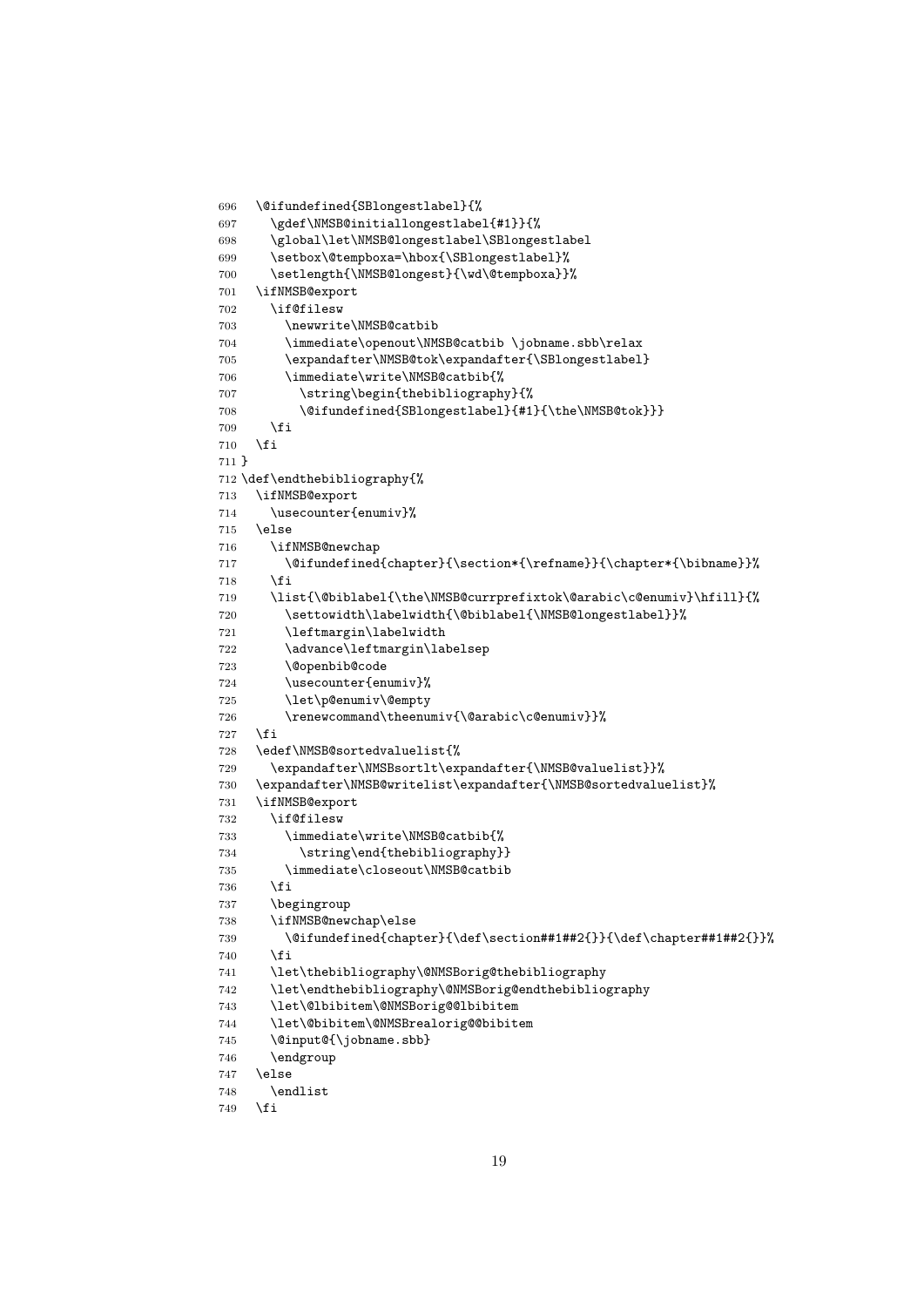```
750 \ifx\NMSB@missingcat\NMSB@empty\else
751 \expandafter\NMSB@warnnocateg\NMSB@missingcat\end
752 \fi
753 \ifNMSB@strict
754 \ifx\NMSB@doublecat\NMSB@empty\else
755 \expandafter\NMSB@warndblcateg\NMSB@doublecat\end
756 \fi
757 \fi
758 \ifdim\NMSB@reallylongest=\NMSB@longest\relax\else
759 \NMSB@warnwronglongest
760 \fi
761 }
```
# Index

Numbers written in italic refer to the page where the corresponding entry is described; numbers underlined refer to the code line of the definition; numbers in roman refer to the code lines where the entry is used.

| Symbols                                                     | $\texttt{category} \dots \dots \dots \dots \dots \dots \ 139$    |
|-------------------------------------------------------------|------------------------------------------------------------------|
| \@NMSBcategory  172                                         |                                                                  |
| \@NMSBorig@@bibitem  327, 647                               |                                                                  |
| \@NMSBorig@@lbibitem  326, 674, 743                         | D                                                                |
| \@NMSBorig@endthebibliography  692                          | $\Delta$ PeclareOption  2, 3, 5, 6, 8, 9, 11-14                  |
| \@NMSBorig@thebibliography $692$                            | E                                                                |
| \@NMSBrealorig@@bibitem  325,744                            | $\end{category} \ldots \ldots \ldots \ldots \ldots$              |
| \@auxout  327                                               | $\end{thebibliography \ldots \ldots \ldots \qquad \frac{692}{ }$ |
| $\Delta$ 0bibitem  325, 332, 744                            | $\text{Vexport} \dots \dots \dots \dots \dots \dots$             |
| $\Delta$ biblabel  719, 720                                 |                                                                  |
| \@citeb  244, 245, 249, 252,                                | G                                                                |
| 253, 262, 267, 268, 271, 272,                               | $\qquad$ 10bal  366, 373, 383, 432, 698                          |
| 287, 288, 290, 293, 297, 298,                               | H                                                                |
| 304, 307, 308, 311, 312, 317, 318                           | \hspace $\ldots \ldots \ldots 510, 531, 579, 601$                |
| $\text{Qifnextchar} \dots \dots \dots \dots \quad 139, 237$ |                                                                  |
| $\varphi$ input $\ldots \ldots \ldots \ldots \ldots 745$    | I                                                                |
| \@1NMSBcategory  139, 140                                   | \if@filesw                                                       |
| $\Delta$ 1bibitem  326, 332, 743                            | $. \quad 327, 493, 558, 625, 659, 702, 732$                      |
| $\text{Cluster}$                                            | $\iint NMSB@export  \ldots  \ldots \underline{1},$               |
| .328, 541, 612, 626, 635, 650, 655                          | 492, 557, 624, 658, 701, 713, 731                                |
| $\text{Qopenbib@code     723}$                              | \ifNMSB@newchap  1, 716, 738                                     |
|                                                             | \ifNMSB@ownorder $\frac{1}{251}$ , 251, 270, 296,                |
| A                                                           | 316, 336, 342, 368, 399, 406, 434                                |
| \addpenalty 495, 504, 519, 524, 527,                        | \ifNMSB@strict $1, 261, 303, 753$                                |
| 535, 560, 573, 588, 593, 597, 605                           | \item  327, 497, 525, 562, 594                                   |
| $\addtolength   512, 532, 581, 602$                         |                                                                  |
| B                                                           | $\mathbf{J}$                                                     |
| $\big\{\n  bit \dots \dots \dots \dots \dots \ 328\n $      | $\infty$ , $\infty$ 704, 745                                     |
| $\lambda$ ibitem  628, 661                                  |                                                                  |
|                                                             | $\bf K$                                                          |
|                                                             | $\kee$ porder  1                                                 |
| $\mathbf C$                                                 | L                                                                |
| $\c$ Oenumiv  719, 726                                      |                                                                  |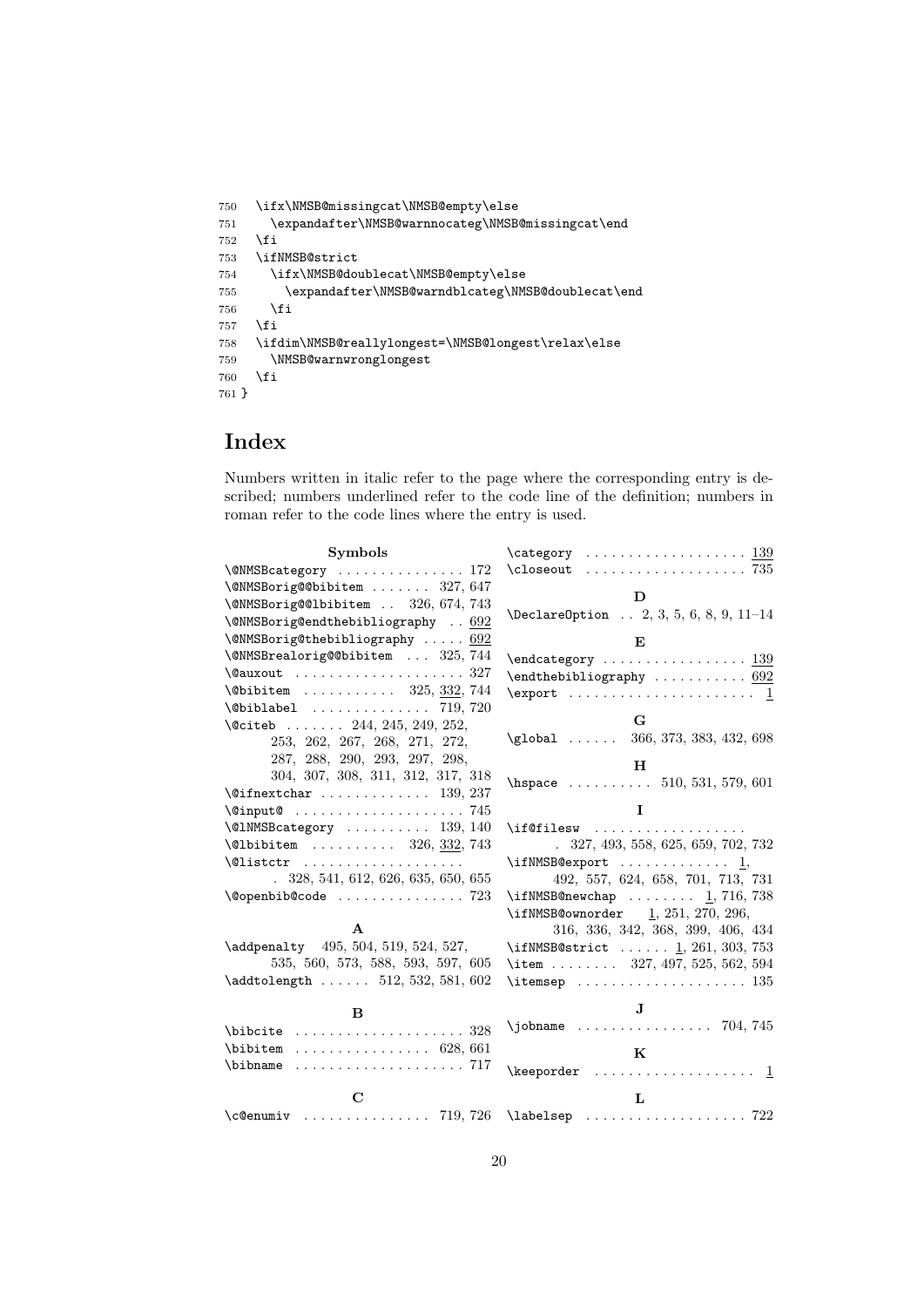| \labelwidth  720, 721                                                            |
|----------------------------------------------------------------------------------|
| $\left\{ \text{the diagram } \ldots \ldots \quad 108, 117, 127, \ldots \right\}$ |
| 136, 510, 531, 579, 601, 721, 722                                                |
| \1NMSB@category  139                                                             |

### N

| $\mathbf{p} \ldots \ldots \ldots \ldots \underline{1}$                                                                     |
|----------------------------------------------------------------------------------------------------------------------------|
| $\text{newsec}$<br>1                                                                                                       |
| \newtoks $\ldots \ldots \ldots 27, 40, 41$                                                                                 |
|                                                                                                                            |
|                                                                                                                            |
| \NMSB@afterfi  458                                                                                                         |
| \NMSB@catbib 483, 494, 503, 509, 518,                                                                                      |
| $\begin{array}{cccc} 559, \ 572, \ 578, \ 587, \ 627, \ 639, \\ 660, \ 666, \ 703, \ 704, \ 706, \ 733, \ 735 \end{array}$ |
|                                                                                                                            |
| \NMSB@category  139                                                                                                        |
| $\MMSB@catlevel$ 20                                                                                                        |
| \NMSB@catlevelone $\underline{16}$                                                                                         |
| \NMSB@catleveltwo $\underline{16}$                                                                                         |
| \NMSB@currcat  486, 552-554, 567,                                                                                          |
| 576, 584, 596, 599, 603, 614, 620                                                                                          |
| \NMSB@currcatlevelone 487-489, 500,                                                                                        |
| 507, 515, 526, 529, 533, 565, 595                                                                                          |
| $\MMSB@currenttem \ldots \ldots \ldots 688-691$                                                                            |
| \NMSB@currprefixlevelonetok                                                                                                |
|                                                                                                                            |
|                                                                                                                            |
| 618, 629, 634, 650, 654, 655, 719                                                                                          |
| \NMSB@doublecat 44, 262, 304, 754, 755                                                                                     |
| \NMSB@empty  458, 750, 754                                                                                                 |
| $\text{NMSB@ent}$ 24                                                                                                       |
| \NMSB@entries@incatenv $237$                                                                                               |
| \NMSB@entries@withoptarg  237                                                                                              |
| $\MMSB@erraliasalreadydef  53, 220$                                                                                        |
| \NMSB@erraliasoutsidecat $\overline{53}$ , 209                                                                             |
| \NMSB@erraliasundefined $53, 247, 265$                                                                                     |
| \NMSB@errcattoodeep  77, 143, 175                                                                                          |
| \NMSB@errcattoodepp  53                                                                                                    |
| $\label{thm:2} \verb+\MMSB@err commentoutsidecat  95, 226$                                                                 |
| \NMSB@errentriesoutsidecat $\ldots$ 53, 285                                                                                |
| \NMSB@errentrieswithoptinsidecat                                                                                           |
|                                                                                                                            |
| \NMSB@errtoomanycat                                                                                                        |
| $\ldots \ldots \ldots$ 53, 148, 159, 180, 189                                                                              |
| \NMSB@errtoomanyent                                                                                                        |
| $\ldots$ 53, 256, 275, 300, 320, 393, 455                                                                                  |
| \NMSB@exportfalse<br>7, 9                                                                                                  |
| \NMSB@exporttrue<br>8                                                                                                      |
| \NMSB@getcateg 330, 346, 348, 410, 412                                                                                     |
| \NMSB@getent  330, 371, 437                                                                                                |
| \NMSB@halfpenalty $\underline{51}$ , 560, 593                                                                              |
| \NMSB@initent $24, 72, 73, 695$                                                                                            |
| \NMSB@initiallongestlabel                                                                                                  |
| . 419, 426, 697                                                                                                            |
|                                                                                                                            |

| \NMSB@item 386, 388, 390, 448, 450, 452                                                                             |
|---------------------------------------------------------------------------------------------------------------------|
| \NMSB@level 102, 104, 114, 123, 131, 137                                                                            |
| $\texttt{NMSB@local}$ 344,                                                                                          |
| 346, 348, 370, 371, 377, 379,                                                                                       |
| 408, 410, 412, 436, 437, 441, 443                                                                                   |
| \NMSB@longest                                                                                                       |
| $\ldots$ 31, 364, 365, 430, 431, 700, 758                                                                           |
| \NMSB@longestlabel                                                                                                  |
| $\ldots \ldots \ldots 66, 366, 432, 698, 720$                                                                       |
| \NMSB@maxent  24                                                                                                    |
| \NMSB@missingcat 44, 335, 403, 750, 751                                                                             |
| $\MMSB@newchapfalse$ 13, 14                                                                                         |
| $\label{thm:subspace} $$\MMSB@newchaptrue  10-12$                                                                   |
| \NMSB@ownorderfalse $4, 6$                                                                                          |
| $\MMSB@ownordertrue$ 5                                                                                              |
| \NMSB@penalty $51, 495, 504, 519,$                                                                                  |
| 524, 527, 535, 573, 588, 597, 605                                                                                   |
|                                                                                                                     |
| $\texttt{NMSB@pivot} \dots \dots \dots \dots \dots \ 458$<br>\NMSB@prevcat $\underline{42}$ , 552, $\overline{610}$ |
|                                                                                                                     |
| \NMSB@prevcatlevelone                                                                                               |
| $\cdots$ $\cdots$ $\frac{42}{3}$ , 488, 539, 543, 549                                                               |
| $\MMSB@qsort 458$                                                                                                   |
| \NMSB@reallylongest                                                                                                 |
| $\ldots$ $\frac{31}{5}$ , 651, 652, 679, 680, 758                                                                   |
| \NMSB@reallylongestlabel                                                                                            |
| $\ldots \ldots \ldots \ldots$ 31, 61, 653, 681                                                                      |
| \NMSB@resort  458                                                                                                   |
|                                                                                                                     |
| $\MMSB@sortedvaluelist$ 728, 730                                                                                    |
| \NMSB@sortlt $458$                                                                                                  |
| $\text{NMSB@strictfalse}$ 1, 3                                                                                      |
| $\text{NMSB@stricttrue}$ 2                                                                                          |
|                                                                                                                     |
| \NMSB@stylebox<br>98                                                                                                |
| \NMSB@styledash<br>98                                                                                               |
| \NMSB@stylenone<br><u>98</u>                                                                                        |
| \NMSB@stylesimple<br>98                                                                                             |
| \NMSB@subtitlestyle<br>98                                                                                           |
| $\text{NMSB@temp}$ 343,                                                                                             |
| 344, 369, 370, 407, 408, 435, 436                                                                                   |
| \NMSB@tempb  371-373, 375, 437-439                                                                                  |
| $\text{NMSB@temperature} \dots 163, 165, 196,$                                                                      |
| $198,\ 357,\ 359,\ 421,\ 425,\ 499,$                                                                                |
| 502, 514, 517, 583, 586, 632,                                                                                       |
| 637, 641, 644, 662, 665, 668, 671                                                                                   |
| \NMSB@tempentrya  564,569                                                                                           |
| \NMSB@tempentryb  566, 571                                                                                          |
| $\text{NMSB@titlestyle} \dots \dots \dots \dots \dots \_98$                                                         |
|                                                                                                                     |
| $MMSB@tok$ $24, 27, 61, 63,$<br>66, 67, 165, 167, 198, 200, 359,                                                    |
|                                                                                                                     |
| 360, 423, 427, 482, 483, 705, 708                                                                                   |
| \NMSB@valuelist $46$ ,                                                                                              |
| 376, 377, 379, 387, 388, 390,                                                                                       |
| 440, 441, 443, 449, 450, 452, 729                                                                                   |